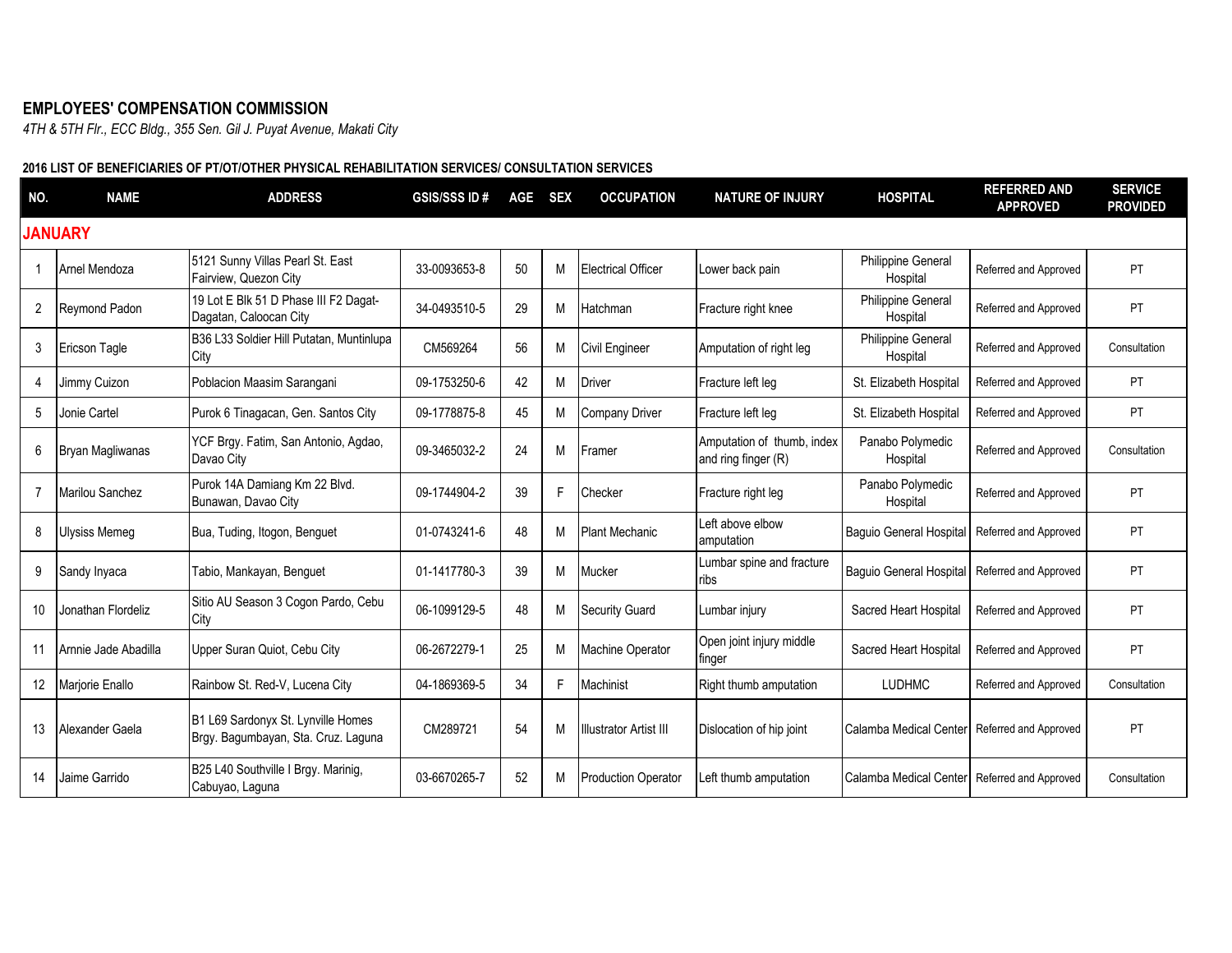| NO. | <b>NAME</b>           | <b>ADDRESS</b>                                                            | <b>GSIS/SSS ID#</b> | AGE SEX |   | <b>OCCUPATION</b>          | <b>NATURE OF INJURY</b>                                 | <b>HOSPITAL</b>                       | <b>REFERRED AND</b><br><b>APPROVED</b> | <b>SERVICE</b><br><b>PROVIDED</b> |
|-----|-----------------------|---------------------------------------------------------------------------|---------------------|---------|---|----------------------------|---------------------------------------------------------|---------------------------------------|----------------------------------------|-----------------------------------|
| 15  | <b>Marlon Redicio</b> | 1435 Dalandan St. Area D Camarin.<br>Caloocan City                        | 34-1289816-6        | 26      | M | Press Operator             | Left index, thumb, middle<br>and ring finger amputation | Philippine General<br>Hospital        | Referred and Approved                  | OT                                |
|     | <b>FEBRUARY</b>       |                                                                           |                     |         |   |                            |                                                         |                                       |                                        |                                   |
| 16  | <b>Marcel Piodos</b>  | Calag-itan, Buanoy, Balamban, Cebu                                        | 06-2327624-0        | 35      | M | Electrician                | Fracture left leg                                       | Sacred Heart Hospital                 | Referred and Approved                  | X-ray                             |
| 17  | Romulo Padilla        | Sitio Masuerte, San Roque, Angono Rizal                                   | 33-9967790-5        | 35      | M | <b>Machine Operator</b>    | Amputation Left Ring &<br>Middle Finger                 | Philippine General<br>Hospital        | Referred and Approved                  | OT                                |
| 18  | Francisco Ruanto, Jr. | 65 Ilang-Ilang St. Perez, Meycauyan,<br>Bulacan /Transferred to Baguio    | 03-7362339-2        | 53      | M | Pumpman                    | Injury Arm/Shoulder                                     | <b>Baguio General Hospital</b>        | Referred and Approved                  | PT                                |
| 19  | Benito Cajelo         | 8 Diwa St. Barangay Salapan, Manila                                       | 03-5626626-8        |         |   | <b>Security Guard</b>      | Amputation 4th Digit Left<br>Hand                       | Philippine General<br>Hospital        | Referred and Approved                  | <b>OT</b>                         |
| 20  | Jhonasan Martizano    | 66 Kapalaran 3 San Roque Navotas City                                     | 33-0706236-6        | 48      | M | Oiler                      | Fracture Right Hand                                     | <b>Philippine General</b><br>Hospital | Referred and Approved                  | <b>PT</b>                         |
| 21  | Rosmelito Dancel      | 1146 Libis St. San Jose Patag Sta. Maria<br><b>Bulacan</b>                | 03-4177630-7        | 60      | M | Motorman                   | Spinal Injury                                           | <b>Philippine General</b><br>Hospital | Referred and Approved                  | PT                                |
| 22  | Eddie Casano          | 32 Doneza St. Balubaran, Valenzuela<br>City                               | 33-1659005-2        | 45      | M | <b>Power Press</b>         | <b>Amputation Left Finger</b>                           | <b>Philippine General</b><br>Hospital | Referred and Approved                  | <b>OT</b>                         |
| 23  | Joey Valdez           | S5 Blk 3 Lot 39 Belvedere 111, Pasong<br>Cauayan 11, General Trias Cavite | 33-5657856-8        | 38      | M | Liason Officer             | Fracture Right Knee Patella                             | <b>Philippine General</b><br>Hospital | Referred and Approved                  | PT                                |
| 24  | Jumrell Gustilo       | Biwang Bagumbayan, Sultan Kudarat                                         | 09-2523572-7        | 30      | M | Information Officer        | Injured right leg                                       | The Doctors' Clinic and<br>Hospital   | Referred and Approved                  | PT                                |
| 25  | Calixto Pamplona      | Brgy. Mapagong, Calamba, Laguna                                           | 04-1281861-5        | 29      | M | <b>Production Operator</b> | Below elbow amputation (L)                              | Calamba Medical Center                | Referred and Approved                  | PT                                |
| 26  | Norjean Samañon       | Purok I Camp Vicente Lim, Mayapa,<br>Calamba, Laguna                      | 07-1735176-7        | 38      | M | Line Leader                | Amputation of right hand                                | Calamba Medical Center                | Referred and Approved                  | Consultation                      |
| 27  | Arnel Cerdenio        | Blk 24 Lupang Arenda Barangay Sta<br>Ana, Taytay, Rizal                   |                     | 40      | M | Sawer                      | Amputation Left Mid Finger                              | Philippine General<br>Hospital        | Referred and Approved                  | <b>OT</b>                         |
| 28  | Sandy Gallenero       | 24 2nd Avenue HHSG North Signal<br>Taguig City                            | 33-21804979         | 39      | M | <b>Boiler</b>              | Injury Left Eye                                         | Philippine General<br>Hospital        | Referred and Approved                  | PT                                |
| 29  | Wilfredo Cultura      | Blk 59 Lot 13 Phase 1 Barangay Upper<br>Bicutan, Taguig City              | 03-40638886         | 60      | M | Seafarer                   | Fracture left Knee                                      | <b>Philippine General</b><br>Hospital | Referred and Approved                  | <b>PT</b>                         |
| 30  | Nelson Labrador       | P5 Kadyawan, Mahay, Butuan City                                           | 08-0588958-1        | 53      | м | Lineman                    | Injured left and right hand                             | Manuel J. Santos<br>Hospital          | Referred and Approved                  | PT                                |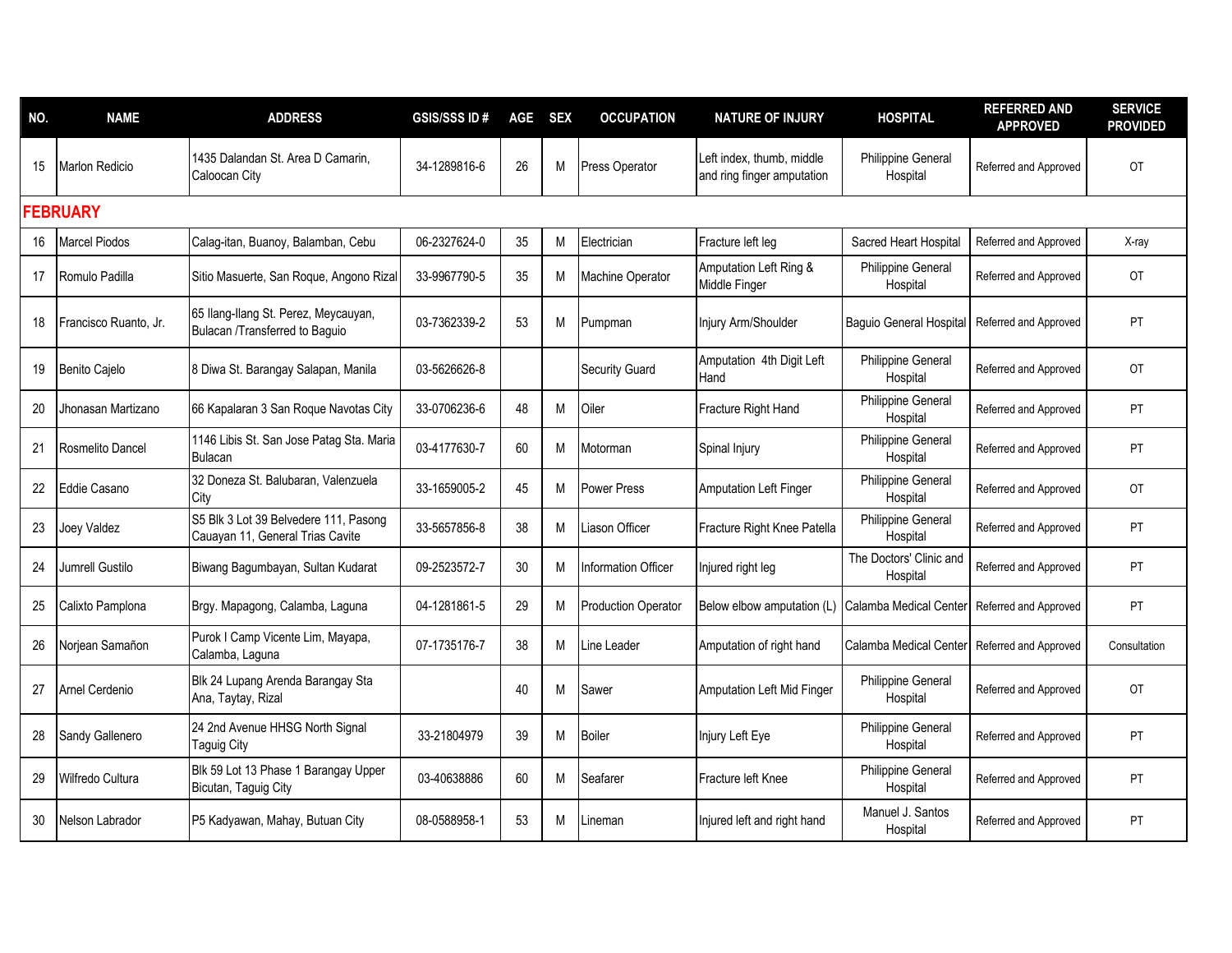| NO. | <b>NAME</b>          | <b>ADDRESS</b>                                                              | <b>GSIS/SSS ID#</b> | <b>AGE</b> | <b>SEX</b> | <b>OCCUPATION</b>           | <b>NATURE OF INJURY</b>                              | <b>HOSPITAL</b>                       | <b>REFERRED AND</b><br><b>APPROVED</b> | <b>SERVICE</b><br><b>PROVIDED</b> |
|-----|----------------------|-----------------------------------------------------------------------------|---------------------|------------|------------|-----------------------------|------------------------------------------------------|---------------------------------------|----------------------------------------|-----------------------------------|
| 31  | Armi Calope          | Purok 18 Alviola Village, Baan Km3,<br><b>Butuan City</b>                   | 2003513040          | 41         | F          |                             | Administrative Officer I Amputation of right arm     | Manuel J. Santos<br>Hospital          | Referred and Approved                  | PT                                |
| 32  | Rodrigo Catadina     | 3403 Lubiran St. Bacood, Sta. Mesa<br>Manila                                | 33-91956925         | 27         | M          | Property/Stock<br>Custodian | Amputation Left Thumb                                | <b>Philippine General</b><br>Hospital | Referred and Approved                  | <b>OT</b>                         |
| 33  | Jason Simbahan       | #51 Zone 1 Brgy. Banadero, Tanauan<br>City                                  | 04-2304805-0        | 23         | M          | <b>Production Operator</b>  | Iniured left arm                                     | Daniel Mercado Medical<br>Center      | Referred and Approved                  | PT                                |
| 34  | Carlito Selda, Jr.   | 109 Dimayuga St. Brgy. 4 Tanauan City,<br>Batangas                          | 33-4978021-1        | 37         | M          | <b>Erector Welder</b>       | Injured left and right leg                           | Daniel Mercado Medical<br>Center      | Referred and Approved                  | PT                                |
| 35  | Shiella Saberon      | B28 L13 Sitio Palao, Kapayapaan Village<br>Brgy. Canlubang, Calamba, Laguna | 33-7159574-6        | 32         | F          | IProduction Feeder          | Amputation of right index,<br>middle and ring finger | Calamba Medical Center                | Referred and Approved                  | Consultation                      |
| 36  | Mharco Rañada        | Phase 2B6 L7 St. Joseph 7 Village, Brgy.<br>Marinig Cabuyao, Laguna         | 04-1767481-2        | 31         | M          | <b>Security Guard</b>       | Injured right leg                                    | Calamba Medical Center                | Referred and Approved                  | PT                                |
| 37  | Norbello Matugas     | Purok 3 Mabolo St. Bejasa Compound<br>Brgy. Parian, Calamba, Laguna         | 04-1050054-3        | 38         | м          | <b>Production Operator</b>  | Injured left leg                                     | Calamba Medical Center                | Referred and Approved                  | PT                                |
| 38  | Ricardo Landicho     | 26A Locomotive Canlubang, Laguna                                            | 04-1713921-8        | 33         | M          | <b>Production Operator</b>  | Amputation of right middle<br>finger                 | Calamba Medical Center                | Referred and Approved                  | Consultation                      |
| 39  | Jerry Aralar         | Brgy. Maliwaliw Dagan, Leyte                                                | 06-2783162-3        | 29         | M          | Collector                   | Amputation of left leg                               | Divine Word Hospital                  | Referred and Approved                  | Consultation                      |
| 40  | Richel Ann Caballero | B2 Don Julio Gregorio St. Bagbaguin<br>Novaliches                           | 34-159822053        | 30         | M          | Supervisor                  | Injury Left Arm/Shoulder                             | <b>Philippine General</b><br>Hospital | Referred and Approved                  | PT                                |
| 41  | Remegio Culma        | 673 Pasong Saging Severino De las Alas<br>GMA. Cavite City                  | 03-54328234         | 62         | M          | <b>Crane Driver</b>         | Fracture Dislocation of<br>Lumbar Spine              | <b>Philippine General</b><br>Hospital | Referred and Approved                  | PT                                |
| 42  | Expedito Lambatan    | Blk 27 Lot 7 Buklawan 2 Bulilan Silang,<br>Cavite                           | 33-24468574         | 45         | M          | Electrician                 | <b>Fractured Left Knee</b>                           | Philippine General<br>Hospital        | Referred and Approved                  | PT                                |
| 43  | Orlando Go           | Purok 4A Penafrancia Barangay<br>Mayamot, Antipolo City                     |                     | 42         | M          | <b>Factory Worker</b>       | Fractured Right Feet/Left<br>Arm                     | <b>Philippine General</b><br>Hospital | Referred and Approved                  | Consultation for X-<br>ray        |
| 44  | Johny Lingcallo      | 249 Saint Peter St. Barangay Holy Spirit<br>Quezon City                     | 03-8860479-1        | 46         | M          | Audio Video<br>Technician   | Fracture L Leg                                       | Philippine General<br>Hospital        | Referred and Approved                  | PT                                |
| 45  | Avelino Curaming     | Salvacion, Panabo City                                                      | 09-2337302-1        | 46         | M          | Stevedore                   | Fractured right leg                                  | Panabo Polymedic<br>Hospital          | Referred and Approved                  | PT                                |
| 46  | John Gleveson        | B18 L16 Villa Paraiso Subd. Tagum City                                      | 09-2628685-6        | 37         | M          | Harvester                   | Injured right hand                                   | Panabo Polymedic<br>Hospital          | Referred and Approved                  | PT                                |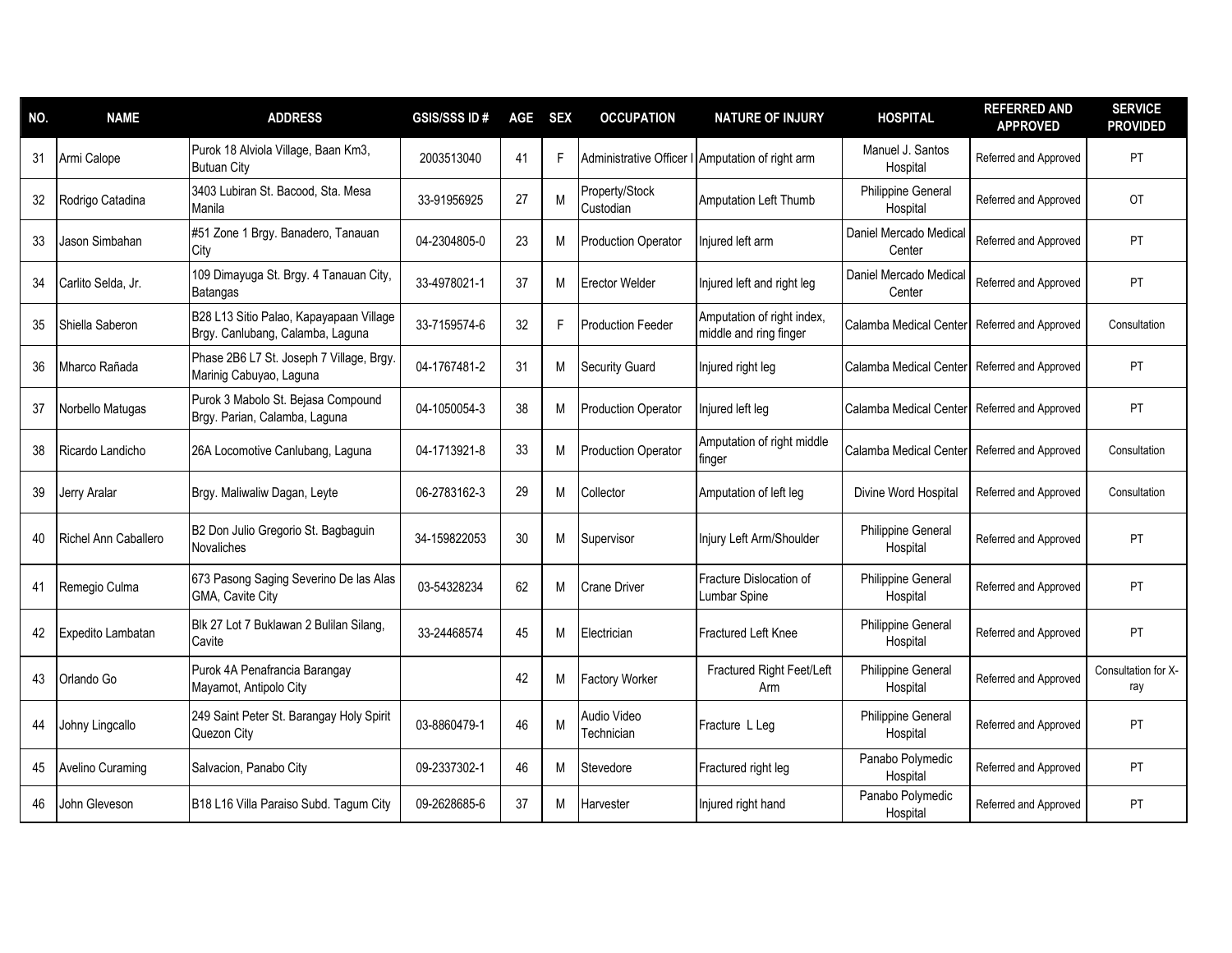| NO.          | <b>NAME</b>               | <b>ADDRESS</b>                                             | <b>GSIS/SSS ID#</b> | AGE | <b>SEX</b> | <b>OCCUPATION</b>          | <b>NATURE OF INJURY</b>                  | <b>HOSPITAL</b>                               | <b>REFERRED AND</b><br><b>APPROVED</b> | <b>SERVICE</b><br><b>PROVIDED</b> |
|--------------|---------------------------|------------------------------------------------------------|---------------------|-----|------------|----------------------------|------------------------------------------|-----------------------------------------------|----------------------------------------|-----------------------------------|
| <b>MARCH</b> |                           |                                                            |                     |     |            |                            |                                          |                                               |                                        |                                   |
| 47           | Julius Buque              | P-6 Brgy. Marcos, Magallanes, Agusan<br>del Norte          | 08-0487536-3        | 54  | M          | Operator                   | Amputation of right index<br>finger      | Manuel J. Santos<br>Hospital                  | Referred and Approved                  | <b>PT</b>                         |
| 48           | <b>Bambi Recopelacion</b> | Canjulao, lapu-lapu City, Cebu                             | 06-1766759-3        | 34  | M          | <b>Production Crew</b>     | Injured right hand                       | Sacred Heart Hospital                         | Referred and Approved                  | PT                                |
| 49           | Elizer Latina             | 1422 Pamayanan, Daraga, Tanauan,<br>Batangas               | 04-3650304-5        | 24  | M          | <b>Utility Clerk</b>       | Fracture right ring and little<br>finger | Daniel Mercado Medical<br>Center              | Referred and Approved                  | PT                                |
| 50           | Reynaldo Merida           | 16 Yacal St. St. Anthony Subd. Taytay,<br>Rizal            | 06-0673571-1        | 57  | M          | <b>Machine Operator</b>    | Left Hip Disarticulation                 | <b>Philippine General</b><br>Hospital         | Referred and Approved                  | PT                                |
| 51           | Edson Indonilla           | Purok 1 Tanauan Negros Occidental                          | 34-2077053-5        | 27  | M          | <b>Utility Maintenance</b> | Amputation Above Knee left               | <b>Philippine General</b><br>Hospital         | Referred and Approved                  | Consultation                      |
| 52           | Joe Ahl Cabillo           | Blk 2 Lot 36 Cherry St. Damayan<br>Maybunga Pasig City     | 03-4933587-3        | 37  | M          | Maintenance                | Fractured left Leg Tibia                 | Philippine General<br>Hospital                | Referred and Approved                  | PT                                |
| 53           | Deolito Franco            | 585 ilang-Ilang St. Napico, Pasig City                     | 03-668453035        | 51  | M          | <b>Machine Operator</b>    | Amputation Left Ring Finger              | Philippine General<br>Hospital                | Referred and Approved                  | PT                                |
| 54           | Ma. Lorilie Maghinang     | 443 P. Luciano St. Brgy. San Gabriel Sta<br>Maria Bulacan  | 03-8451507-5        | 52  | F          | Call Center Agent          | Cervical Radicolopathy                   | <b>Philippine General</b><br>Hospital         | Referred and Approved                  | <b>PT</b>                         |
| 55           | Nicanor Morada            | Blk 8 Lot 5 Dahlia St. JS Cruz Subd. Las<br>Pinas City     | 03-8414146-5        | 50  | M          | <b>Machine Operator</b>    | <b>Amputation Left Ring Finger</b>       | Philippine General<br>Hospital                | Referred and Approved                  | PT                                |
| 56           | Mark Christian Ortega     | 6250 CF Natividad Purok 6 Mapulang<br>Lupa Valenzuela City | 04-17349998         | 31  | M          | Press Operator             | Amputation Right Index<br>Finger         | Philippine General<br>Hospital                | Referred and Approved                  | PT                                |
| 57           | Jesusa Sanchez            | 910 LE Centro Balaog, San Miguel,<br>Bulacan               | 54122500957         | 61  | F          | Midwifery                  | Amputation Below Knee                    | <b>UERM</b>                                   | Referred and Approved                  | Consultation                      |
| 58           | <b>Romel Mirabel</b>      | 1167 P-8 Bonga, Bacacay, Albay                             | 34-0187261-4        | 30  | M          | Sales Agent                | Below knee amputation (R)                | Ago General Hospital                          | Referred and Approved                  | PT                                |
| 59           | Joenel Siva               | Surallah, South Cotobato                                   | 33-4149275-6        | 41  | M          | Security Guard             | Fractured left leg                       | The Doctors' Clinic and<br>Hospital           | Referred and Approved                  | PT                                |
| 60           | Christian Ocubillo        | 94-E Cabantan St. Bo. Luz, Talisay City,<br>Cebu           | 0111-3682070-0      | 23  | M          | Ordinary Seaman            |                                          | Sacred Heart Hospital                         | Referred and Approved                  | PT                                |
| 61           | Vergelio Dayon            | Juan dela Cruz St. Davao City                              | 09-2661066-8        | 36  | M          | <b>Security Guard</b>      | Fractured left arm and leg               | Southern Philippines<br><b>Medical Center</b> | Referred and Approved                  | PT                                |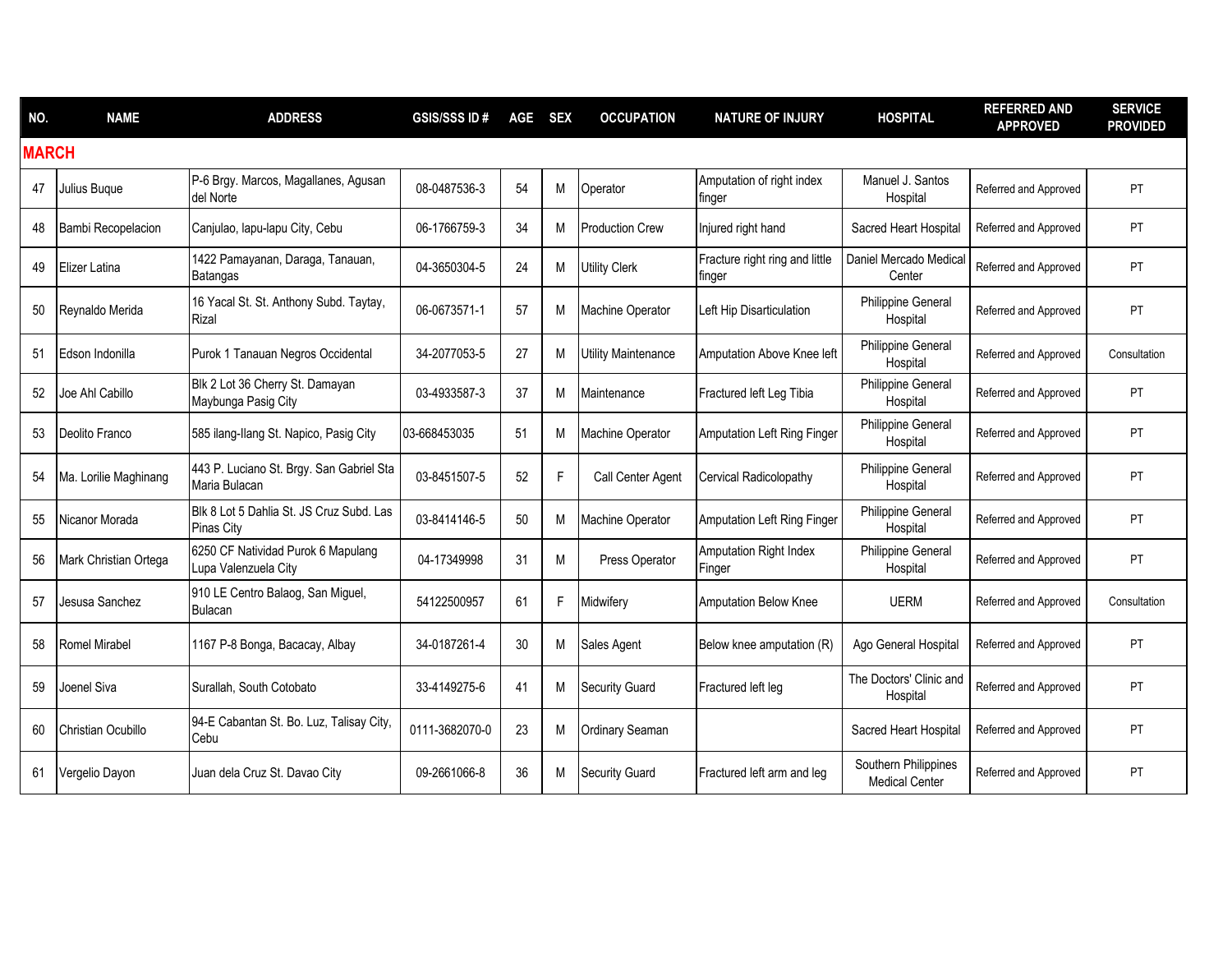| NO. | <b>NAME</b>                   | <b>ADDRESS</b>                                                                   | <b>GSIS/SSSID#</b> | AGE | <b>SEX</b> | <b>OCCUPATION</b>                            | <b>NATURE OF INJURY</b>                             | <b>HOSPITAL</b>                               | <b>REFERRED AND</b><br><b>APPROVED</b> | <b>SERVICE</b><br><b>PROVIDED</b>  |
|-----|-------------------------------|----------------------------------------------------------------------------------|--------------------|-----|------------|----------------------------------------------|-----------------------------------------------------|-----------------------------------------------|----------------------------------------|------------------------------------|
| 62  | Jose Mayol                    | Blk 17 Lot 21 Gold Phase 2 Casimere<br>Townhomes, Pulang Lupa, Las Pinas<br>City | 03-45461498        | 57  | M          | Electrician                                  | <b>Hearing Loss</b>                                 | Philippine General<br>Hospital                | Referred and Approved                  | Consultation/Medical<br>Evaluation |
| 63  | Ermilito Tapiru               | 229 JP Rizal Avenue, Tenejeros Makati<br>City                                    | 03-2140530-0       | 63  | M          | Seaman                                       | Atropy of the Left Arm                              | Philippine General<br>Hospital                | Referred and Approved                  | <b>PT</b>                          |
| 64  | Pancho Pansoliano             | 121 9th Avenue West Grace Park                                                   | 03-4775067-3       | 59  | M          | Warehouse Man                                | <b>Fractured Middle Third Tibia</b>                 | Philippine General<br>Hospital                | Referred and Approved                  | PT                                 |
| 65  | Jose Pangilinan               | 7730 DUB Roxas St. Olympia, Makati<br>City                                       | 33-3028473-9       | 42  | M          | <b>Driver</b>                                | Fracture/Dislocation of<br>Lumbar Spine             | Philippine General<br>Hospital                | Referred and Approved                  | PT                                 |
| 66  | <b>Israel Asi Vallesteros</b> | 4 Saint Rose St. JPA Subd. Tunasan,<br>Muntilupa City                            | 33-8661347-7       | 29  | M          | Non-Destructive<br><b>Testing Technician</b> | Fractured Right Palm                                | <b>Philippine General</b><br>Hospital         | Referred and Approved                  | PT                                 |
| 67  | Leo Pantinople                | 808 Hanaban St. Dagupan, Tondo Manila                                            | 33-0755204-1       | 47  | M          |                                              | Fracture/Dislocation of<br>Lumbar Spine             | Philippine General<br>Hospital                | Referred and Approved                  | PT                                 |
| 68  | Abelardo Quiros, Jr.          | Lot 8 Crispino Simple Subd. Brgy. Tres<br>de Mayo Quirino St., Digos City        | 09-2214886-2       | 36  | M          | Collector                                    | Lumbar Spine                                        | Southern Philippines<br><b>Medical Center</b> | Referred and Approved                  | PT                                 |
| 69  | Rey Buhian                    | Catulayan, San Juan, Siquijor                                                    | 33-2635126-5       | 43  | M          | <b>Engine Fitter</b>                         | 3rd degree burn and<br>amputation of 2nd-5th finger | Sacred Heart Hospital                         | Referred and Approved                  | Consultation                       |
| 70  | Ronilo Paran                  | Canjulao, lapu-lapu City, Cebu                                                   | 06-2423524-8       | 33  | M          | Machine Operator                             | Injured left hand                                   | Sacred Heart Hospital                         | Referred and Approved                  | PT                                 |
| 71  | Razel Salvador                | 89-C Quezon Street Magsaysay, Tondo<br>Manila                                    | 33-60618618        | 39  | M          | Human Resources                              | Fractured Right Knee                                | Philippine General<br>Hospital                | Referred and Approved                  | PT                                 |
| 72  | Alejandro De Leon             | 2161 A Linao St. Malate Manila                                                   | 03-63149212        | 53  | M          | Buson                                        | <b>Rotator Cuff Tear</b>                            | <b>Philippine General</b><br>Hospital         | Referred and Approved                  | <b>PT</b>                          |
| 73  | Mitchelle Darry Lopez         | 4037 Solchuaga St. Singkamas, Makati<br>City                                     | 34-12973049        | 28  | M          | Bartender                                    | <b>Amputation Let Finger</b>                        | <b>Philippine General</b><br>Hospital         | Referred and Approved                  | PT                                 |
| 74  | Chris Jefferson Yu            | 991 H Anterior 3 Dagupan St., Tondo<br>Manila                                    | 33-89572887        | 31  | M          | Seaman                                       | Fracture left Hip Joints                            | Philippine General<br>Hospital                | Referred and Approved                  | PT                                 |
| 75  | Edwin Roxas                   | 267 Taboc, Angat Bulacan                                                         | 01-37645227        | 44  | M          | <b>Driver</b>                                | Amputation left Lower<br><b>Extremities</b>         | Philippine General<br>Hospital                | Referred and Approved                  | PT                                 |
| 76  | Pantaleon Danao               | Centro, Solana, Cagayan                                                          | 01-1897547-0       | 28  | M          | <b>Baker</b>                                 | Amputation of middle and<br>ring finger             | Dr. Domingo S. de Leor<br>General Hospital    | Referred and Approved                  | PT                                 |
| 77  | <b>Isidro Mallillin</b>       | 121A Padilla St. Pallua Sur, Tuguegarao<br>City                                  | 01-1221414-0       | 42  | M          | Maintenance                                  | Electrocuted-right arm                              | Dr. Domingo S. de Leor<br>General Hospital    | Referred and Approved                  | PT                                 |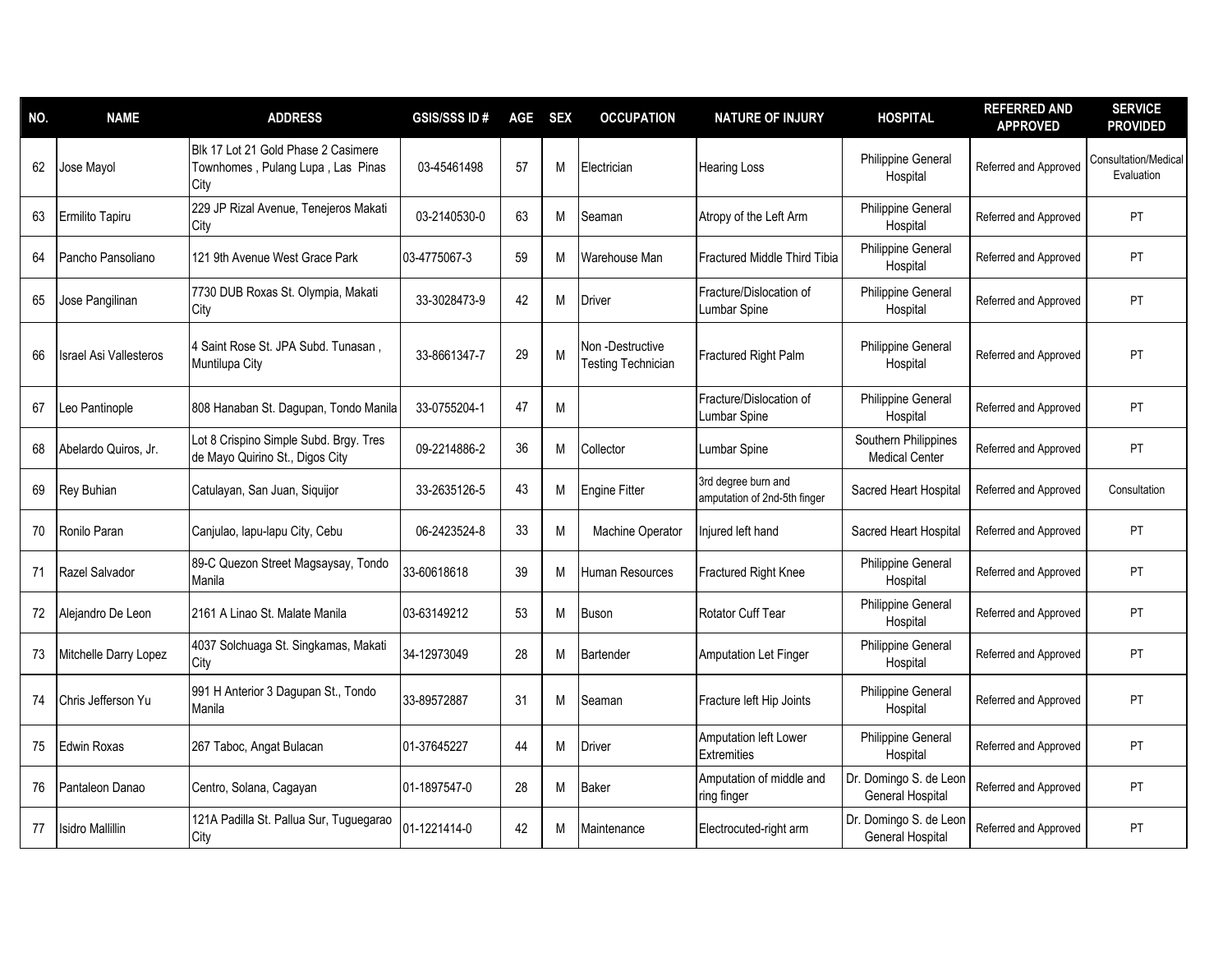| NO.          | <b>NAME</b>          | <b>ADDRESS</b>                                                   | <b>GSIS/SSSID#</b> | AGE | <b>SEX</b> | <b>OCCUPATION</b>                       | <b>NATURE OF INJURY</b>                          | <b>HOSPITAL</b>                                   | <b>REFERRED AND</b><br><b>APPROVED</b> | <b>SERVICE</b><br><b>PROVIDED</b> |
|--------------|----------------------|------------------------------------------------------------------|--------------------|-----|------------|-----------------------------------------|--------------------------------------------------|---------------------------------------------------|----------------------------------------|-----------------------------------|
| 78           | Annalissa Dayrit     | 5 Kalalo St. San Gabriel, Tuguegarao<br>City                     | 01-1159807-4       | 46  | F.         | Lotto Operator                          | Fractured left hand                              | Dr. Domingo S. de Leon<br><b>General Hospital</b> | Referred and Approved                  | <b>PT</b>                         |
| 79           | Romel Beronilla      | 02T Gomez St. River Side Centro 10,<br>Tuguegarao City           | 01-2134661-4       | 26  | M          | Pump Attendant                          | Amputation of right thumb<br>toe                 | Dr. Domingo S. de Leon<br><b>General Hospital</b> | Referred and Approved                  | <b>PT</b>                         |
| 80           | Gerry Ledesma        | Bangag, Solana, Cagayan                                          | 01-2264139-2       | 23  | M          | Convenience Store<br>Personnel          | Fractured right hand                             | Dr. Domingo S. de Leon<br><b>General Hospital</b> | Referred and Approved                  | PT                                |
| 81           | Mylyn Exconde        | 0467 Brgy. San Roque Sto. Tomas,<br><b>Batangas</b>              | 04-1643025-1       | 30  | F          | <b>Production Operator</b>              | Fracture Open Tibia Rigth<br>eg                  | Daniel Mercado Medical<br>Center                  | Referred and Approved                  | <b>PT</b>                         |
| 82           | Racquel Malnegro     | Phase 1 Brgy. Trinidad, Calbayog City                            | 06-1802937-6       | 36  | F          | Communityy<br><b>Development Worker</b> | Lumbar Spine Injury                              | St. Camillus Hospital                             | Referred and Approved                  | PT                                |
| <b>APRIL</b> |                      |                                                                  |                    |     |            |                                         |                                                  |                                                   |                                        |                                   |
| 83           | Ascolito Curato      | Opon Mercado, Lapu-Lapu, Cebu                                    | 06-3654820-8       | 23  | M          | <b>Machine Operator</b>                 | Fractured closed distal third<br>radius          | Sacred Heart Hospital                             | Referred and Approved                  | PT                                |
| 84           | Crisanto Pinera      | 27 A & W Subdivision Phase 4 Guiwan,<br>Zamboanga City           | 03-4360784-3       | 59  | M          | <b>Operations Manager</b>               | Fractured (L) lumbar and<br>(R) arm              | Zamboanga City Medical<br>Center                  | Referred and Approved                  | PT.                               |
| 85           | Jerahneel Blando     | Blk 11 Lot 12 Llano Macawilli, Caloocan<br>City                  | 34-1547642-0       | 25  | M          | Power Press Operator                    | Amputation 2nd and 3rd<br>Digit Left hand        | Philippine General<br>Hospital                    | Referred and Approved                  | PT                                |
| 86           | Charlie Taron        | 25 Ilang-Ilang St. Maricaban Pasay City                          | 08-1303126-6       | 36  | M          | Seaman                                  | Amputation left Index Finger                     | <b>Philippine General</b><br>Hospital             | Referred and Approved                  | <b>PT</b>                         |
| 87           | Roy Mahinay          | 31 RMT Complex Tunasan, Muntinlupa<br>City                       | 06-1665407-3       | 40  | M          | Operator                                | Amputation 3 Fingers left                        | Philippine General<br>Hospital                    | Referred and Approved                  | PT                                |
| 88           | Marcelino Cordova    | 559 Altura St. Sta Mesa Manila                                   | 33-6895384-1       | 62  | M          | Fabricator                              | Amputation 3rd and 4th &<br>5th Middle Left hand | Philippine General<br>Hospital                    | Referred and Approved                  | <b>PT</b>                         |
| 89           | Dominador Araujo     | B31 L30 Pacific Hill Subd. Palo Alto,<br>Calamba City, Laguna    | 33-3552377-0       | 47  | M          | Able Seaman                             | Amputation of right middle<br>finger             | Calamba Medical Center                            | Referred and Approved                  | PT                                |
| 90           | Edmundo Tagpeo, Jr.  | #5 Carag St. Centro Enrile, Cagayan                              | 01-1930941-4       | 31  | M          | Credit Investigator                     | Fracture left knee and both<br>arms              | Dr. Domingo S. de Leon<br><b>General Hospital</b> | Referred and Approved                  | <b>PT</b>                         |
| 91           | Rolando Roly Arravez | Guzman St. Happy Living, pallua Sur,<br>tuguegarao City, Cagayan | 01-1564861-6       | 43  | M          | Welder                                  | Fracture left leg                                | Dr. Domingo S. de Leon<br>General Hospital        | Referred and Approved                  | PT                                |
| 92           | Jussel Kim Fortunato | 1710 Limkakeng Subdivision Guadalupe<br>Cebu City                | 06-2448663-1       | 32  | М          | Company Driver                          | Amputation of left hand                          | Sacred Heart Hospital                             | Referred and Approved                  | Consultation                      |
| 93           | Wenston Eging        | Purok 5 Valdez st. Upper Bicutan, Taguig<br>City                 | 34-37433548        | 28  | М          | Helper                                  | Amputation Above knee Left                       | Philippine General<br>Hospital                    | Referred and Approved                  | PT                                |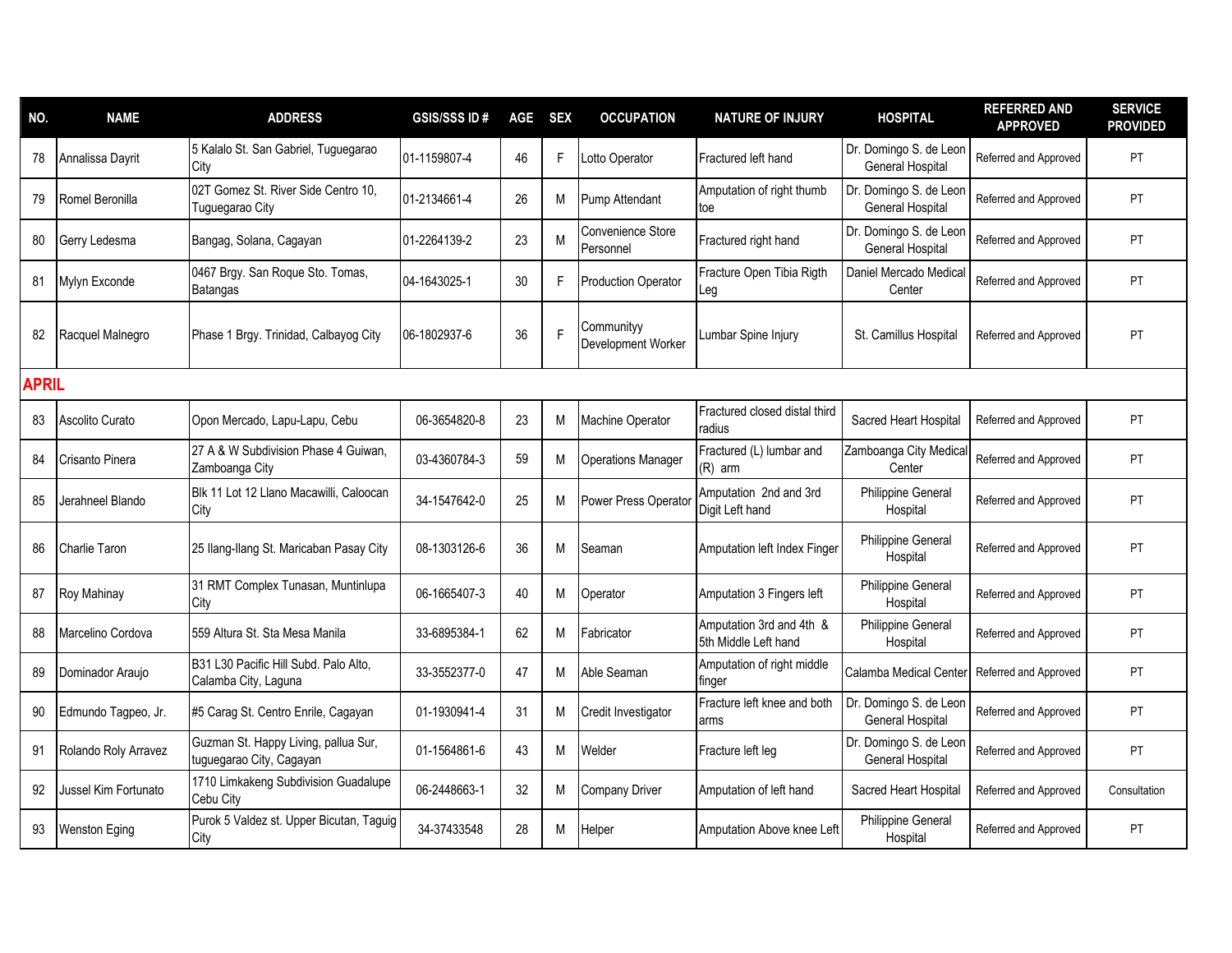| NO.        | <b>NAME</b>           | <b>ADDRESS</b>                                                       | <b>GSIS/SSS ID#</b> | <b>AGE</b> | <b>SEX</b> | <b>OCCUPATION</b>                            | <b>NATURE OF INJURY</b>                          | <b>HOSPITAL</b>                            | <b>REFERRED AND</b><br><b>APPROVED</b> | <b>SERVICE</b><br><b>PROVIDED</b> |
|------------|-----------------------|----------------------------------------------------------------------|---------------------|------------|------------|----------------------------------------------|--------------------------------------------------|--------------------------------------------|----------------------------------------|-----------------------------------|
| 94         | Robustiano Zingapan   | #16 Bagay Road San Gabriel,<br>Tuguegarao City                       | 33-9750573-6        | 32         | M          | Machine Operator                             | Amputation of left 3rd and<br>4thn digit finger  | Dr. Domingo S. de Leon<br>General Hospital | Referred and Approved                  | PT                                |
| 95         | John Alexander Danga  | Zone 2 Camasi, Penablanca, Cagayan                                   | 01-2199616-1        | 29         | M          | Electric Disconnector                        | Injured right leg                                | Dr. Domingo S. de Leon<br>General Hospital | Referred and Approved                  | <b>PT</b>                         |
| 96         | <b>Mario Villabos</b> | Blk 8 Lot 14 Loverin CPD. Brgy. San<br>Isidro, UPS 5, Paranaque City | 33-2101679-6        | 52         | M          | Welder                                       | Injury of Left Arm                               | Philippine General<br>Hospital             | Referred and Approved                  | <b>PT</b>                         |
| 97         | Joyce Anne Rocafort   | 31 Bakers Field Laguna Bel-air, Sta.<br>Rosa City, Laguna            | 07-2671555-6        | 26         | F          | <b>Infection Preventionist</b><br>Supervisor | Fracture left leg                                | The Medical City South<br>Luzon            | Referred and Approved                  | <b>PT</b>                         |
| 98         | April Abordo          | Biya St. Sto. Angel Norte, Sta. Cruz,<br>Laguna                      | 04-2033841-7        | 28         | F          | Operator                                     | Fracture left arm and both<br>legs               | Laguna Holy Family<br>Hospital             | Referred and Approved                  | <b>PT</b>                         |
| 99         | Jonathan Vega4/21/16  | 24 Canada St. Malanday, Marikina City                                | 33-9665572-6        | 33         | M          | <b>Butcher</b>                               | Amputation of Distal End<br><b>Right Thumb</b>   | <b>Philippine General</b><br>Hospital      | Referred and Approved                  | PT                                |
| 100        | <b>Bryan Mallapre</b> | 2017 Ipil-Ipil St. Carebi Subd. Angono<br>Rizal                      |                     |            | M          | Electrician                                  | Amputation left Arm Left leg                     | Philippine General<br>Hospital             | Referred and Approved                  | PT                                |
| 101        | Charlito Navidad      | B16 L10 R3 Tierra Nova Bagumbong<br>Caloocan City                    | 03-7130919-7        | 53         | M          | Fitter                                       | Deep Laceration of left hand                     | Philippine General<br>Hospital             | Referred and Approved                  | <b>PT</b>                         |
| <b>MAY</b> |                       |                                                                      |                     |            |            |                                              |                                                  |                                            |                                        |                                   |
| 102        | Rolando Delmoro       | 451-A 3rd St. GHO Village Barangay<br>Katuparan, Taguig City         | 05-7287556-5        | 50         | M          | Investigator                                 | Open Fracture Left Leg                           | Philippine General<br>Hospital             | Referred and Approved                  | <b>PT</b>                         |
| 103        | Gilbert Serrano       | 235 Smpalubon St., Caloocan City                                     | 34-2096029-3        | 34         | M          | Machine helper                               | <b>Amputation Right Limb</b><br>Above the Wrist  | Philippine General<br>Hospital             | Referred and Approved                  | OT/EMG                            |
| 104        | Joaquin Salvo         | Cutcutan, Valencia, Bohol                                            | 33-0063821-8        | 46         | M          | Electrician                                  | Lumbar Spine                                     | Philippine General<br>Hospital             | Referred and Approved                  | PT/EMG                            |
| 105        | Joel Binay            | B49 L40 El Sitio Dumantay, Batangas<br>City                          | 33-4069703-1        | 41         | M          | Seaman                                       | Injured left arm                                 | Mary Mediatrix Medical<br>Center           | Referred and Approved                  | PT.                               |
| 106        | Melven Ornopia        | 369 Tandang Sora Avenue, Culliat<br>Quezon City                      | 33-16555246         | 41         | M          | <b>Factory Worker</b>                        | Amputation Mid left and<br>Index Finger          | <b>Philippine General</b><br>Hospital      | Referred and Approved                  | PT                                |
| 107        | Victor Sotto          | 1275 Room 302 Las Paz St. Sampaloc<br>Manila                         | 10-0373646-4        | 47         | M          | Oiler                                        | Left Knee Torn Meniscos                          | Philippine General<br>Hospital             | Referred and Approved                  | <b>PT</b>                         |
| 108        | Nestor Matamorosa     | 12 Suante Compound Almanza, Las<br><b>Pinas City</b>                 | 34-654145-6         | 56         | M          | Motorman                                     | Femoral Condyle Preserve<br><b>Tibial Platue</b> | Philippine General<br>Hospital             | Referred and Approved                  | PT/EMG                            |
| 109        | Francisco Edilberto   | Calle San Miguel, Ayala, Zamboanga City                              | 10-0552599-0        | 41         | M          | Paletizer Operator                           | Radial-Ulnar Neuropathy                          | Zamboanga City Medical<br>Center           | Referred and Approved                  | PT                                |
| 110        | Rolando Labus         | Pob. Alabel, Saranggani                                              | 09-1594611-0        | 44         | M          | Lineman                                      | Amputation of left arm                           | St. Elizabeth Hospital                     | Referred and Approved                  | <b>PT</b>                         |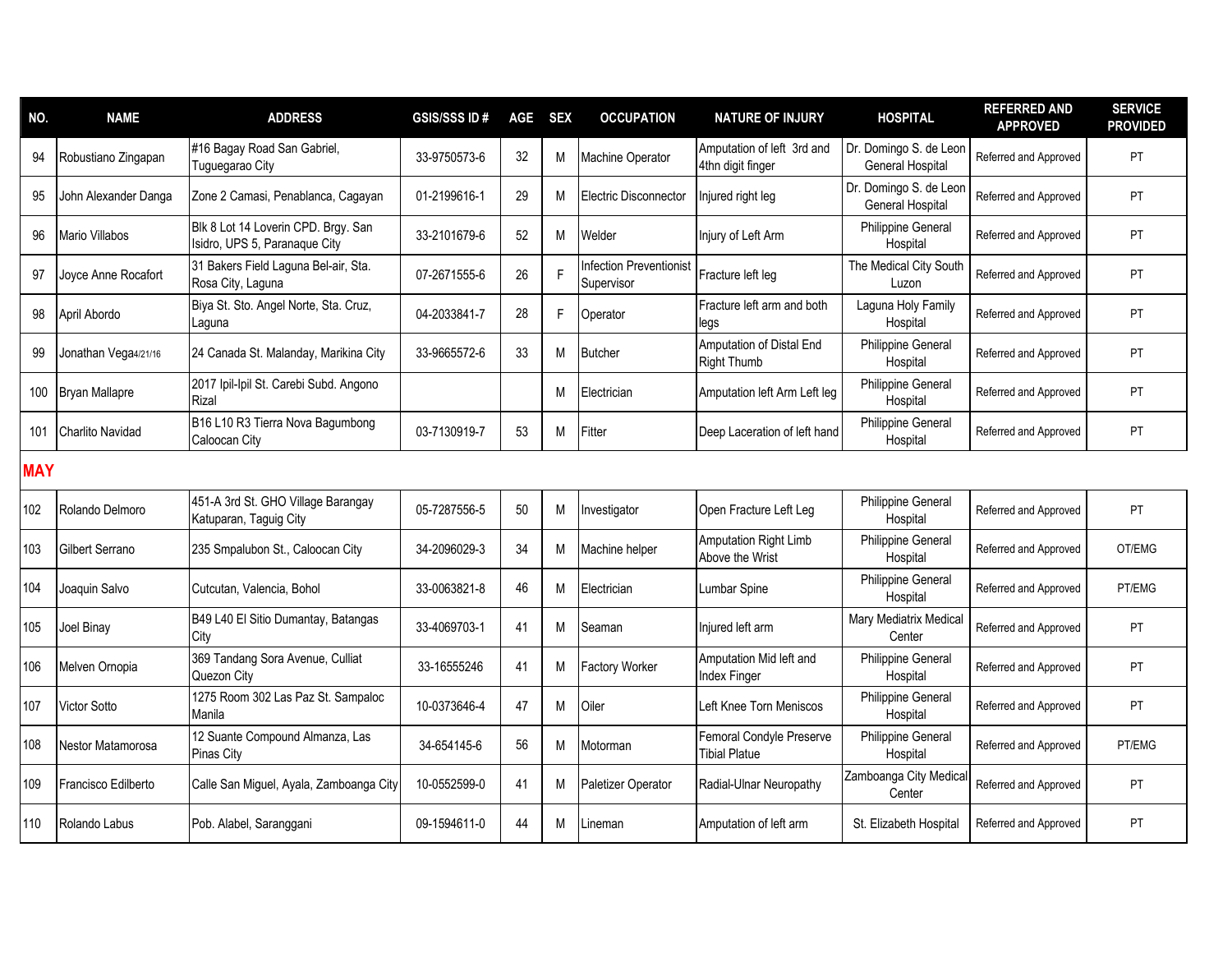| NO.         | <b>NAME</b>                  | <b>ADDRESS</b>                                                                             | <b>GSIS/SSS ID#</b> | <b>AGE</b> | <b>SEX</b> | <b>OCCUPATION</b>         | <b>NATURE OF INJURY</b>                             | <b>HOSPITAL</b>                               | <b>REFERRED AND</b><br><b>APPROVED</b> | <b>SERVICE</b><br><b>PROVIDED</b> |
|-------------|------------------------------|--------------------------------------------------------------------------------------------|---------------------|------------|------------|---------------------------|-----------------------------------------------------|-----------------------------------------------|----------------------------------------|-----------------------------------|
| 111         | Melinda Perez`               | Purok Malambuon, Lote, Calumpang,<br>Gen. Santos City                                      | 09-1420454-9        | 50         | F          | Lead Woman                | Injured left extremeties                            | <b>General Santos Doctors</b><br>Hospital     | Referred and Approved                  | PT                                |
| 112         | Fernando Rojo, Jr.           | Purok 12-A, 3rd IB, Blk 20 Brgy. Fatima,<br>Gen. Santos City                               | 09-1095678-1        | 46         | M          | .aborer                   | Fractured left foot                                 | St. Elizabeth Hospital                        | Referred and Approved                  | PT                                |
| 113         | Noel Viajar                  | Employees Village, Libertad, Butuan City                                                   | PNP                 | 50         | M          | Police Officer            | Comprision Fracture of I1 &<br>T12                  | Manuel J. Santos<br>Hospital                  | Referred and Approved                  | Consultation                      |
| 114         | Mylene Atienza               | B17 L15 Phase 6 Mabuhay City Brgy.<br>Mamatid Cabuyao, Laguna                              | 0111-2690458-4      | 22         | F          | Line Personnel            | Amputation of left tip middle<br>finger             | Calamba Medical Center                        | Referred and Approved                  | Consultation                      |
| 115         | Jerry Alvarado               | Purok Marang Cagangohan, Panabo City                                                       | 09-2854673-0        | 43         | M          | Coco Feet Operator        | Spinal Injury                                       | Panabo Polymedic<br>Hospital                  | Referred and Approved                  | PT                                |
| 116         | Rodrigo Oblefias             | #4 Iglesia St. Lucban, Quezon                                                              | 33-0434855-9        | 53         | M          | <b>Chief Steward</b>      | Injured right arm                                   | <b>LUDHMC</b>                                 | Referred and Approved                  | <b>PT</b>                         |
| 117         | Eliseo Tagudin, Jr.          | Libertad Alto Sinacaban, Misamis Occ.                                                      | 06-1042204-9        | 49         | M          | Seaman                    | Fracture Right Hand                                 | <b>Philippine General</b><br>Hospital         | Referred and Approved                  | <b>OT</b>                         |
| 118         | Nelson Ortega                | N-2 Thin Shell Phase 3 E-1 Dagat<br>Dagatan, Caloocan City                                 | 03-64982505         | 55         | M          | Deck Supervisor           | Amputation Right Thumb                              | <b>Philippine General</b><br>Hospital         | Referred and Approved                  | <b>PT</b>                         |
| 119         | Adan Estimo                  | 1510 Fabe St. Paco Manila                                                                  | 33-79773748         | 39         | M          | Messenger                 | Neckbone                                            | <b>Philippine General</b><br>Hospital         | Referred and Approved                  | PT                                |
| 120         | Eduardo Dellosa              | 213 Ilocos Sur St. Bago Bantay, Quezon<br>City                                             | 33-5-7936468        | 51         | M          | Messenger                 | <b>Amputation Left Finger</b>                       | <b>Philippine General</b><br>Hospital         | Referred and Approved                  | PT                                |
| 121         | Elmer Aggabao                | 24 Tenerise St. Centro Norte,<br>Camalaniugan, Cagayan                                     | 01-0834304-1        | 44         | M          | <b>Truck Driver</b>       | Spinal Injury                                       | Dr. Domingo S. de Leon<br>General Hospital    | Referred and Approved                  | <b>PT</b>                         |
| 122         | Daryl Argota                 | Magsaysay, Davao del Sur                                                                   | 09-3625022-5        | 22         | M          | <b>Fertilizer Checker</b> | Amputation of Below Elbow                           | Southern Philippines<br><b>Medical Center</b> | Referred and Approved                  | <b>PT</b>                         |
| <b>JUNE</b> |                              |                                                                                            |                     |            |            |                           |                                                     |                                               |                                        |                                   |
| 123         | Victorino Ranoa              | Amosup Sailors Home Annex Cabildo St.<br>Intramuros, Manila                                | 06-0608438          | 56         | M          | (Seaman) Chief Mate       | Fractured left Ankle                                | Philippine General<br>Hospital                | Referred and Approved                  | <b>PT</b>                         |
| 124         | Ronie Joverto                | 17-B Capas Road Veterans Village<br>Barangay Holy Spirit, Quezon City                      | 03-91402032         | 45         | M          | Automotive Mechanic       | Amputation Mid, Index Ring<br>& Thumb Fingers Right | Philippine General<br>Hospital                | Referred and Approved                  | <b>PT</b>                         |
| 125         | Narciso Sancho               | B-28 L-15 Montalban Hieghts San Jose<br>Rodriguez, Rizal                                   | 34-1417669-5        | 35         | M          | Machine Operator          | Amputation 3 Fingers Right                          | Philippine General<br>Hospital                | Referred and Approved                  | PT.                               |
| 126         | <b>Howeard Dan Astillero</b> | <b>Association Marine Officers And</b><br>Seamans Union of the Phils, Intramuros<br>Manila | 06-11932208         | 50         | M          | (Seaman) Oiler            | Fracture Lumber Spine                               | Philippine General<br>Hospital                | Referred and Approved                  | PT.                               |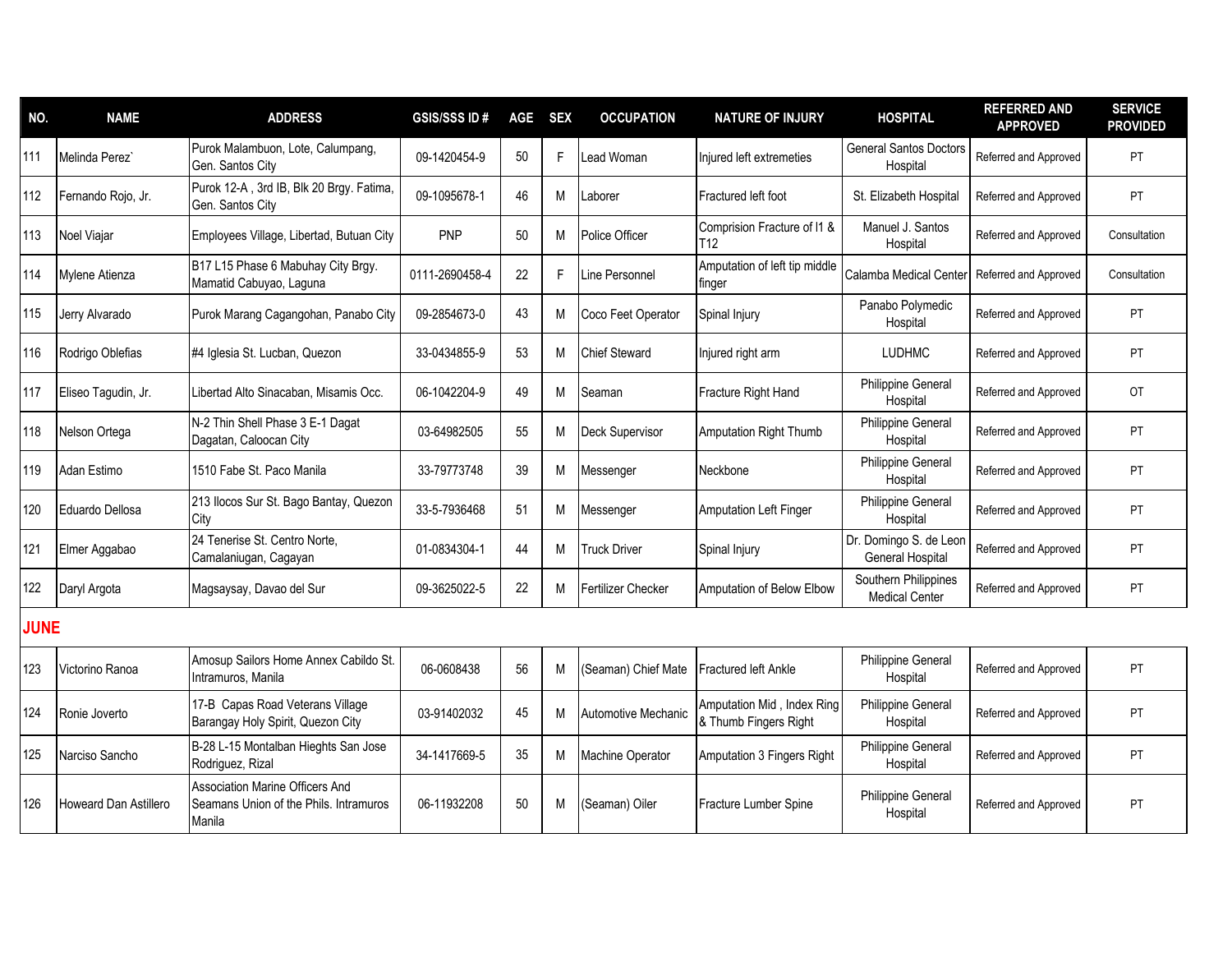| NO.         | <b>NAME</b>               | <b>ADDRESS</b>                                                            | <b>GSIS/SSS ID#</b> | AGE SEX |   | <b>OCCUPATION</b>           | <b>NATURE OF INJURY</b>                                           | <b>HOSPITAL</b>                                    | <b>REFERRED AND</b><br><b>APPROVED</b> | <b>SERVICE</b><br><b>PROVIDED</b> |
|-------------|---------------------------|---------------------------------------------------------------------------|---------------------|---------|---|-----------------------------|-------------------------------------------------------------------|----------------------------------------------------|----------------------------------------|-----------------------------------|
| 127         | John Eric Parreño         | Brgy. Gua-an, Leganes, Iloilo                                             | 07-2890114-8        | 24      | м | <b>Primex Pourer</b>        | Amputation of right leg                                           | St. Paul's Hospital of<br><b>Iloilo</b>            | Referred and Approved                  | PT                                |
| 128         | Rodrigo Onabia            | Brgy. Particion, Guimbal, Iloilo                                          | 33-5783619-9        | 40      | M | Driver Operator of<br>Pison | Amputation of both legs                                           | St. Paul's Hospital of<br><b>Iloilo</b>            | Referred and Approved                  | PT                                |
| 129         | <b>Emmanuel Dominguez</b> | X-II Ph 1 5th St. Madapdap<br>Resettlement, Mabalacat, Pampanga           | 02-2557654-2        | 25      | M | Electrician                 | Amputation of right arm                                           | Jose B. Lingad Regiona<br><b>Memorial Hospital</b> | Referred and Approved                  | Consultation                      |
| 130         | Jon Jon Medran            | Bo. San Antonio, Sto. Tomas, Batangas                                     | 04-2435934-0        | 28      | M | <b>Production Operator</b>  | Amputation of 3rd and 4th<br>digit finger (R)                     | Calamba Medical Center                             | Referred and Approved                  | Consultation                      |
| 131         | Norman Cañamaque          | B45 L82 Southville I, Niugan, Cabuyao,<br>Laguna                          | 33-8819795-9        | 30      | M | <b>Production Operator</b>  | Amputation of right thumb<br>finger                               | Calamba Medical Center                             | Referred and Approved                  | Consultation                      |
| 132         | Nestor Cabacang           | Prk 5-A Tubod, Carmen, Davao del Norte                                    | 09-0750416-2        | 55      | M | <b>Bud Injector</b>         | Fractured closed,<br>comminuted middle 3rd of<br>tibia fibula (L) | Panabo Polymedic<br>Hospital                       | Referred and Approved                  | Consultation                      |
| 133         | Joel Escalante            | 28 Pengue Highway, Tuguegarao City                                        | 6004208514          | 55      | M | <b>Head Teacher I</b>       | Cerebrovascular Accident                                          | Cauayan Multi Specialty<br>Clinic                  | Referred and Approved                  | PT                                |
| 134         | Eddie Reclusado           | 72 Airport Site Brgy. Maura, Apparri,<br>Cagayan                          | 01-1044307-8        | 45      | M | Sales Supervisor            | Left foot/below knee to<br>ankle fracture                         | Dr. Domingo S. de Leon<br>General Hospital         | Referred and Approved                  | PT                                |
| 135         | Eric John Pattalitan      | 2 Bacoor East, Burgos, Isabela                                            | 34-1724321-1        | 30      | M | <b>Sub-station Tender</b>   | Below the knee amputation<br>(L)                                  | Dr. Domingo S. de Leon<br>General Hospital         | Referred and Approved                  | Consultation                      |
| <b>JULY</b> |                           |                                                                           |                     |         |   |                             |                                                                   |                                                    |                                        |                                   |
| 136         | Rodolfo Pineda            | Phase 4 Fidel Surtida Sto Domingo,<br>Albav                               | 33-3391141-0        | 44      | M | Messenger                   | Injured right shoulder                                            | Estevez Memorial<br>Hospita                        | Referred and Approved                  | PT                                |
| 137         | Benjie Gamutia            | Opreng Village, Placida, Gen. Santos<br>City                              | 09-2467532-0        | 34      | M | Seaman                      | Injured Right Foot                                                | St. Elizabeth Hospital                             | Referred and Approved                  | PT                                |
| 138         | <b>Edmund Bernal</b>      | B-4L-43 St. Camella Homes II E Putatan<br>MuntinlupaCity                  | 01-0396221-0        | 57      | M | Seaman                      | Cervical & Lumbar                                                 | Philippine General<br>Hospital                     | Referred and Approved                  | PT                                |
| 139         | <b>Arnel Cordial</b>      | Rm. 3 Valmonte Apt Evangelista St. Sto<br>Rosario Maysan, Valenzuela City | 33-9515655-6        | 34      | M | Welder                      | Fractured Both Foot                                               | Philippine General<br>Hospital                     | Referred and Approved                  | PT                                |
| 140         | John Lagdamen             | 92 Sabino Compound Maysan<br>Valenzuela, Metro Manila                     | 03-55862469         | 35      | M | <b>Quality Control</b>      | CVA-Left Body Part                                                | <b>Philippine General</b><br>Hospital              | Referred and Approved                  | PT                                |
| 141         | Jorge Ong                 | Blk 7 lot 2 Magnolia St. Balangkas<br>Valenzuela                          | 33-1400020-1        | 44      | M | Oiler                       | Fractured Hip Joint                                               | <b>Philippine General</b><br>Hospital              | Referred and Approved                  | PT                                |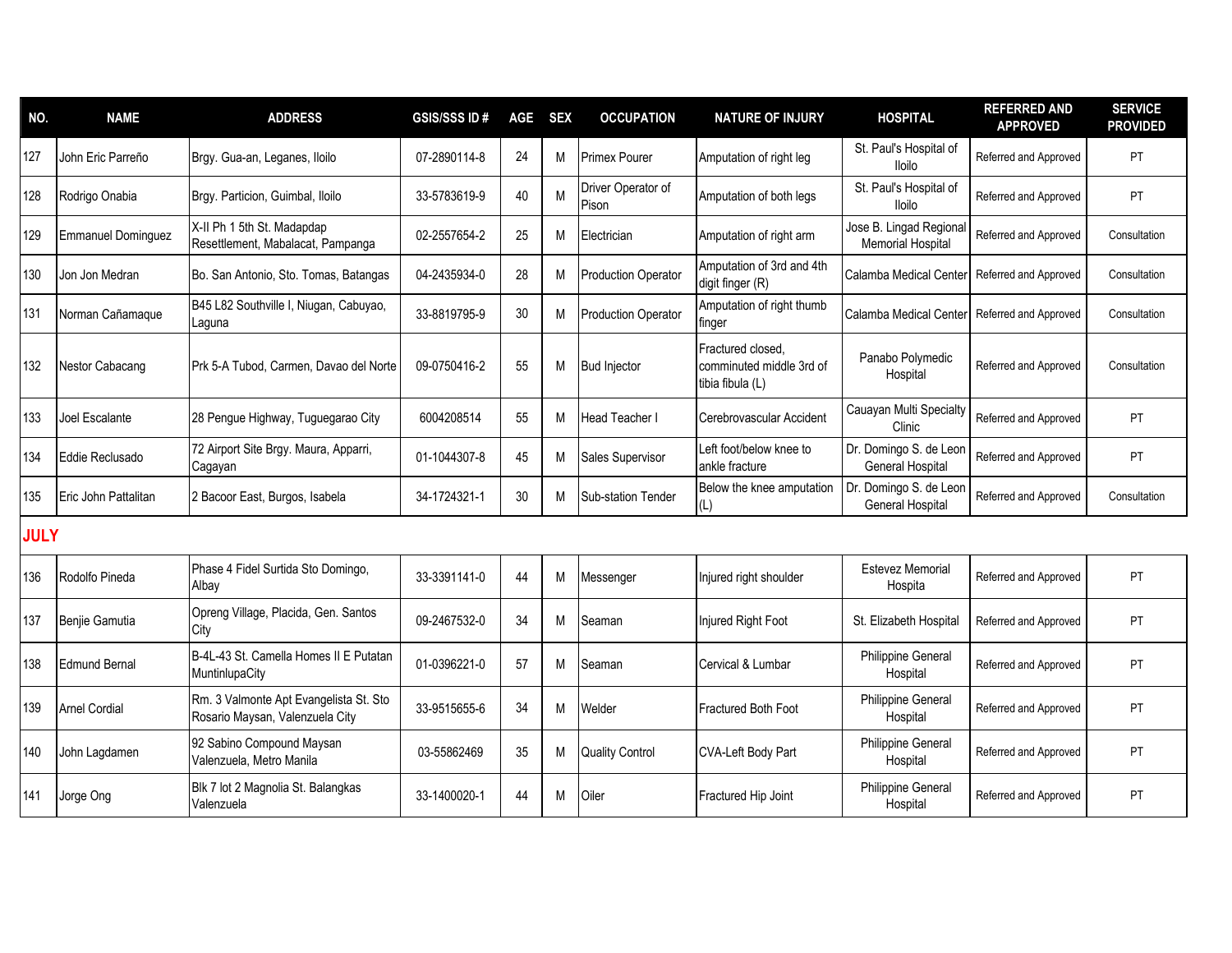| NO. | <b>NAME</b>         | <b>ADDRESS</b>                                                      | <b>GSIS/SSSID#</b> | AGE | <b>SEX</b> | <b>OCCUPATION</b>       | <b>NATURE OF INJURY</b>                             | <b>HOSPITAL</b>                            | <b>REFERRED AND</b><br><b>APPROVED</b> | <b>SERVICE</b><br><b>PROVIDED</b> |
|-----|---------------------|---------------------------------------------------------------------|--------------------|-----|------------|-------------------------|-----------------------------------------------------|--------------------------------------------|----------------------------------------|-----------------------------------|
| 142 | Junreal Suarez      | Alberet Motorcraft 28-A Pablo St.<br>Karuhatan, Valenzuela          | 34-0801164-3       | 30  | M          | <b>Press Operator</b>   | Amputation letf Index Finger                        | Philippine General<br>Hospital             | Referred and Approved                  | PT                                |
| 143 | Zaldy Garcia        | Zone 1 Risa mae, Divisoria, Zamboanga<br>City                       | 10-0434379-1       | 55  | M          | Sales Boy               | Trauma right toe                                    | Zamboanga City Medica<br>Center            | Referred and Approved                  | PT                                |
| 144 | Katherine Karasakit | Villa Carmelita, Zamboanga                                          | 10-0923349-5       | 25  | M          | Taper                   | Fractured closed M/3rd<br>Tibia-Fibula (L)          | Zamboanga City Medica<br>Center            | Referred and Approved                  | PT                                |
| 145 | Marilou Javier      | 19 P Castillo Pansol, Balara, Quezon City                           | 03-3218604-5       | 62  | F          | <b>Janitress</b>        | Fracture Hip Joint                                  | Philippine General<br>Hospital             | Referred and Approved                  | PT                                |
| 146 | Rowell Garcia       | Pacita 2 25 St., San Pedro, Laguna                                  | 34-1715953-8       | 25  | M          | Machine Operator        | Amputation of right hand                            | Calamba Medical Center                     | Referred and Approved                  | PT                                |
| 147 | Reymart Quezada     | Phase 6 B1 L30 Mabuhay City, Mamatid,<br>Cabuyao, Laguna            | 34-1984855-9       | 24  | M          | Machine Operator        | Amputation of right thumb,<br>index and ring finger | Calamba Medical Center                     | Referred and Approved                  | <b>PT</b>                         |
| 148 | Royland Aboloc      | Cabiltes St. Brgy. 1 Poblacion<br>Cabadbaran City, Agusan del Norte | 08-1528961-8       | 30  | M          | Seaman                  | <b>Bilateral Closed,</b><br>Intravadicular Fracture | Manuel J. Santos<br>Hospital               | Referred and Approved                  | <b>PT</b>                         |
| 149 | Roland Samaco       | Leonor Lane St. Mantahan, Maasin,<br>Leyte                          | 08-1348254-3       | 34  | M          | Seaman                  | <b>Achilles Tendon Cut</b>                          | Divine Word Hospital                       | Referred and Approved                  | PT                                |
| 150 | Marciano Estandarte | B26 I8 Vesta Plains, Majada-in, Calamba,<br>Laguna`                 | 03-9501358-2       | 46  | M          | <b>Machine Operator</b> | Amputation of right hand                            | Calamba Medical Center                     | Referred and Approved                  | Consultation                      |
| 151 | Reggie Magbanua     | 673 Brgy. Real, Calamba, Laguna                                     | 04-14291380-8      | 33  | M          | Meshman                 | Lower back pain                                     | Calamba Medical Center                     | Referred and Approved                  | PT                                |
| 152 | Daniel Carulla      | Dumagat Ventures Compound, Bagong<br>Silang Sala, Cabuyao, Laguna   | 33-3716719-2       | 41  | M          | <b>Machine Operator</b> | Amputation of left thumb,<br>inex and middle finger | Calamba Medical Center                     | Referred and Approved                  | PT                                |
| 153 | <b>Rick Malana</b>  | #29 Libag Norte, Tuguegarao City                                    | 01-1596511-1       | 35  | M          | Meter Reader            | Injured left leg                                    | Dr. Domingo S. de Leor<br>General Hospital | Referred and Approved                  | PT, Xray                          |
| 154 | Andrew Bauso        | Phase 4-A Package 4 Blk 15 Lot 13<br>Bagong Silang Caloocan City    | 33-1490267-1       | 47  | M          | Carpenter               | Hernia                                              | Philippine General<br>Hospital             | Referred and Approved                  | <b>PT</b>                         |
| 155 | Ruben Virola        | 31 Dama De Noche St. Payatas B.<br>Quezon City                      | 07-21763095        | 34  | M          | Seaman                  | Fracture of Lumbar Spine                            | Philippine General<br>Hospital             | Referred and Approved                  | PT                                |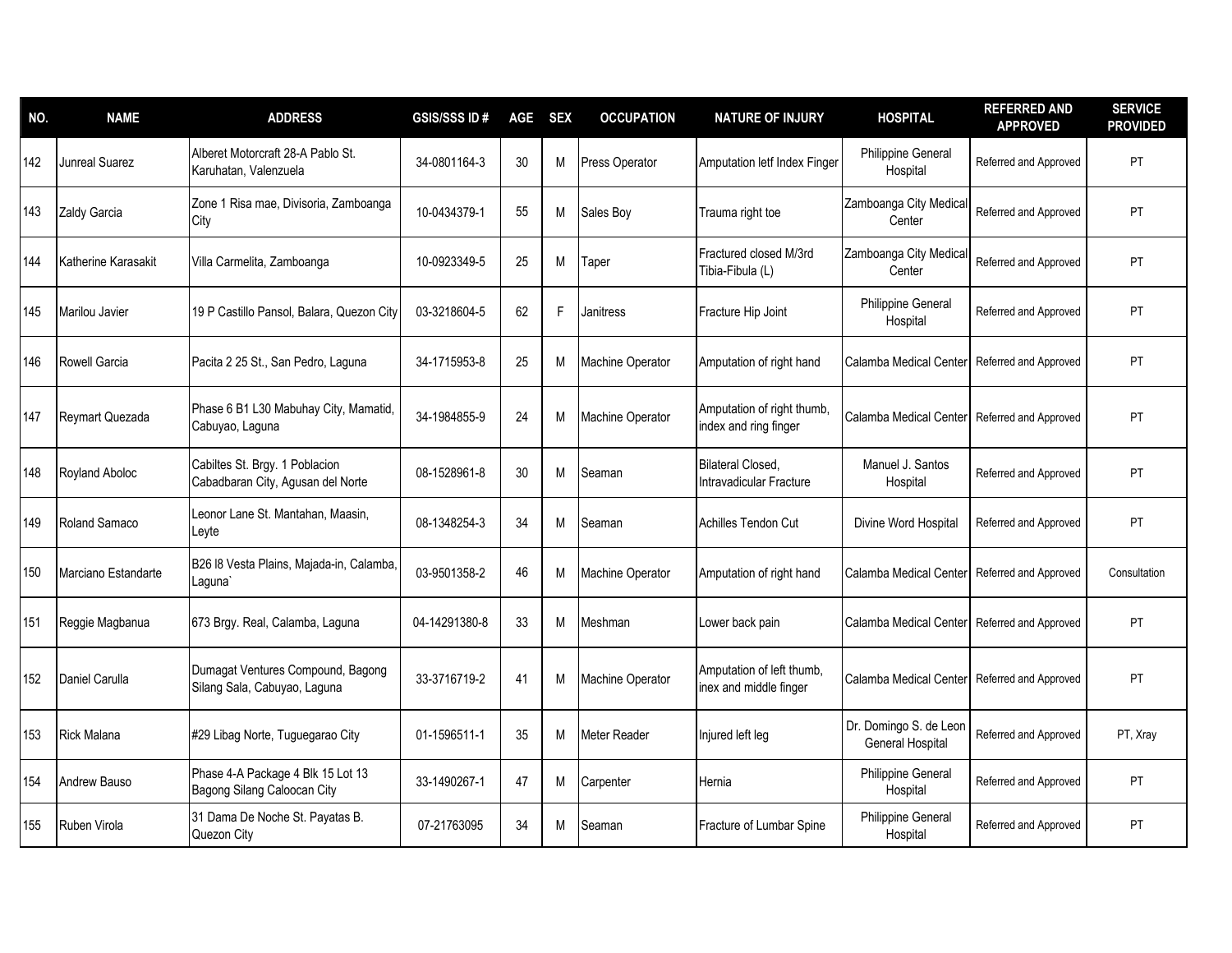| NO.           | <b>NAME</b>          | <b>ADDRESS</b>                                                   | <b>GSIS/SSS ID#</b> | <b>AGE</b> | <b>SEX</b> | <b>OCCUPATION</b>                     | <b>NATURE OF INJURY</b>                   | <b>HOSPITAL</b>                             | <b>REFERRED AND</b><br><b>APPROVED</b> | <b>SERVICE</b><br><b>PROVIDED</b> |
|---------------|----------------------|------------------------------------------------------------------|---------------------|------------|------------|---------------------------------------|-------------------------------------------|---------------------------------------------|----------------------------------------|-----------------------------------|
| 156           | Anthony Pilingen     | Lingsat, San Fernando City, La Union                             | 0111-2541492-3      | 27         | M          | <b>Credit Consultant</b><br>Collector | Injured Right Foot                        | Lorma Medical Center                        | Referred and Approved                  | PT                                |
| 157           | Junar Soriano        | Narra Bacnotan, La Union                                         | 01-1072258-2        | 39         | М          | Maintenance                           | Back pain                                 | Lorma Medical Center                        | Referred and Approved                  | <b>PT</b>                         |
| 158           | Agapito Gaviola, Jr. | Lilia Ave. Cogon, ormoc City                                     | 06-1517593-5        | 39         | М          | Seaman                                | Lower Back Pain(L4, L5)                   | <b>Rehab Medical</b><br>Professionals, Inc. | Referred and Approved                  | EMG and PT                        |
| <b>AUGUST</b> |                      |                                                                  |                     |            |            |                                       |                                           |                                             |                                        |                                   |
| 159           | Richard Kamensa      | B8 L6 Analao Heights Brgy. Anilao<br>Proper, Lipa City, Batangas | 09-1947454-9        | 44         | M          | Sales Agent                           | Amputation of left leg                    | Mary Mediatrix Medical<br>Center            | Referred and Approved                  | ${\sf PT}$                        |
| 160           | Ramos Aquilina       | 317 Purok 5 Milagrosa, Calamba, Laguna                           | 05-0678933-3        | 27         | F          | <b>Production Operator</b>            | Amputation of rigt index<br>finger        | Calamba Medical Center                      | Referred and Approved                  | Consultation                      |
| 161           | Oscar Calingasan     | 378 Inusloban, Lipa City, Batangas                               | 04-0235262-8        | 57         | M          | Seaman                                | Lower back pain                           | Mary Mediatrix Medical<br>Center            | Referred and Approved                  | <b>PT</b>                         |
| 162           | JR Dumagsa           | Jacinto Bataan, Digos City                                       | 09-3357675-3        | 23         | M          | Sewer                                 | Amputation of Right Arm                   | Panabo Polymedic<br>Hospital                | Referred and Approved                  | Consultation                      |
| 163           | Jerry Talaugon       | Brgy. Burabod, Biliran, Biliran Province                         | 06-1789129-1        | 43         | M          | Motorman                              | Lower back and C5 and C6<br>level         | Divine Word Hospital                        | Referred and Approved                  | PT                                |
| 164           | Inocente Ryan Anota  | Cabucgayan, Biliran Province                                     | 06-2609561-9        | 37         | M          | Ordinary Seaman                       | Cervical Spine                            | Divine Word Hospital                        | Referred and Approved                  | PT                                |
| 165           | Reino Estafia        | Poblacion Culaba , Province of Biliran                           | 06-0938054-5        | 52         | M          | Seaman                                | Amputation of right index<br>finger       | <b>ASP Naval PT Clinic</b>                  | Referred and Approved                  | PT                                |
| 166           | Joseph Sangcap       | Poblacion Almeria, Biliran City                                  | 06-2372780-9        | 32         | M          | Seaman                                | Low back Pain/Lumbar L5<br>S <sub>1</sub> | <b>ASP Naval PT Clinic</b>                  | Referred and Approved                  | PT                                |
| 167           | Rommel Gamboa        | Phase 1 Blk 31 Lot 16 EP Village, Taguig<br>City                 | 03-3288247-3        | 38         | M          | Seaman                                | Injured Right Eye                         | <b>Philippine General</b><br>Hospital       | Referred and Approved                  | Consultation                      |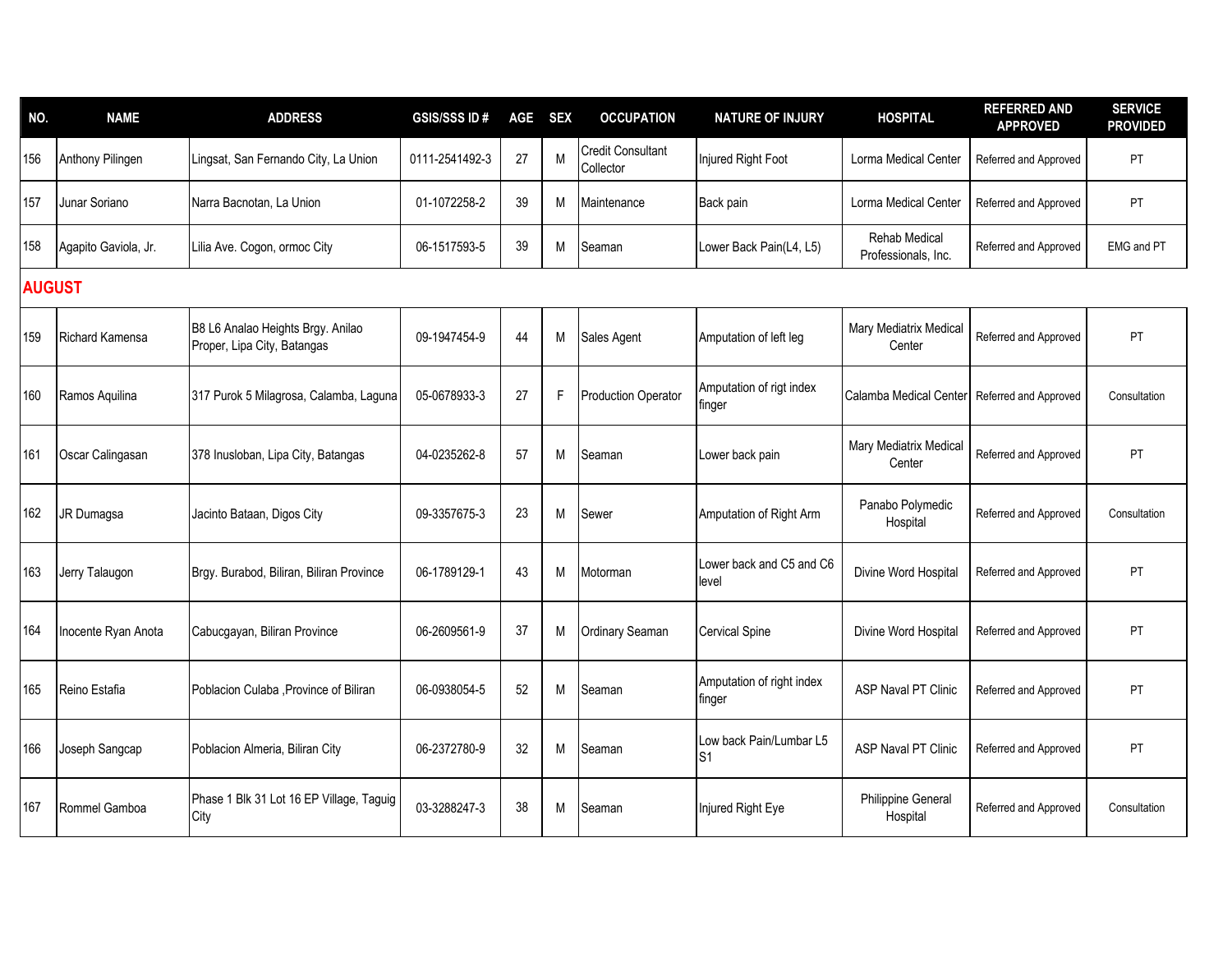| NO. | <b>NAME</b>            | <b>ADDRESS</b>                                                                       | <b>GSIS/SSS ID#</b> | <b>AGE</b> | <b>SEX</b> | <b>OCCUPATION</b>     | <b>NATURE OF INJURY</b>                               | <b>HOSPITAL</b>                               | <b>REFERRED AND</b><br><b>APPROVED</b> | <b>SERVICE</b><br><b>PROVIDED</b> |
|-----|------------------------|--------------------------------------------------------------------------------------|---------------------|------------|------------|-----------------------|-------------------------------------------------------|-----------------------------------------------|----------------------------------------|-----------------------------------|
| 168 | Bernaldo Madelo        | Florida, Butuan City                                                                 | 33-5865624-2        | 40         | М          | Survey Aide           | Amputation of both legs and<br>arms                   | Manuel J. Santos<br>Hospital                  | Referred and Approved                  | Consultation                      |
| 169 | Terible, Gregorio      | 151 Brgy. Jose, Tanauan City, Batangas                                               | 04-1083081-5        | 34         | M          | <b>Instrument Man</b> | Amputation of left ring finger Calamba Medical Center |                                               | Referred and Approved                  | PT                                |
| 170 | Vetrina Caril          | Phase 3 B47 L7 VDC La Mesa, Calamba<br>Laguna                                        | 04-1828239-7        | 30         | F          | Test Operator         | Amputation of Right Ring<br>Finger                    | Calamba Medical Center                        | Referred and Approved                  | PT                                |
| 171 | Joel Rey Sitjar        | B28 L7 Phase 2 Jude St. Emily Homes,<br>Cabantian, Davao City                        | 09-3080487-1        | 26         | M          | Seaman                | Amputation of right index,<br>middle and ring finger  | Southern Philippines<br><b>Medical Center</b> | Referred and Approved                  | PT                                |
| 172 | Reynaldo Leyza         | Blk 22 Lot 30 Acasia Drive Phase 2<br>Palmera Wood Land Sub. Cupang<br>Antipolo City | 07-0443977-3        | 60         | М          | Motorman              | Intervertebral Disc Disorder                          | Philippine General<br>Hospital                | Referred and Approved                  | PT                                |
| 173 | Diego Abonalis         | Sailors Home Intramuros Solara St.<br>Manila                                         | 06-1329052-4        | 43         | M          | Seaman(Cook)          | Chronic Impingement<br>Syndrome Right Shoulder        | Philippine General<br>Hospital                | Referred and Approved                  | PT                                |
| 174 | <b>Rechel Gabriel</b>  | Phase 13-B Mangoesten, Prince Kim<br>Subd. San Vicente, Butuan City                  | 08-1027257-8        | 42         | F          | Medical Secretary     | Postero Latral Dislocation                            | Manuel J. Santos<br>Hospital                  | Referred and Approved                  | PT                                |
| 175 | Mark Maghalin          | Purok 18 San Vicente, Panabo City                                                    | 09-2184061-1        | 31         | M          | Section Head          | Fractured right knee                                  | <b>Rivera Medical Center</b>                  | Referred and Approved                  | <b>PT</b>                         |
| 176 | Ranil Moralde          | 8A Oliver Compound, Landagan, San<br>Pedro, Laguna                                   | 33-1311513-9        | 43         | М          | <b>Bus Driver</b>     | Amputation of right leg                               | The Medical City South<br>Luzon               | Referred and Approved                  | Consultation                      |
| 177 | Antonio Reyes          | 30 Lambac, Mabitac, Laguna                                                           | 03-5857310-8        | 54         | M          | Fitter                | Lower back pain                                       | Laguna Holy Family<br>Hospital                | Referred and Approved                  | PT                                |
| 178 | <b>Reymart Aguilar</b> | B27 I36 Hongkong Village Brgy. Banay-<br>banay, Cabuyao, Laguna                      | 34-3807608-7        | 26         | M          | Machine Operator      | Amputation of left hand                               | Calamba Medical Center                        | Referred and Approved                  | PT                                |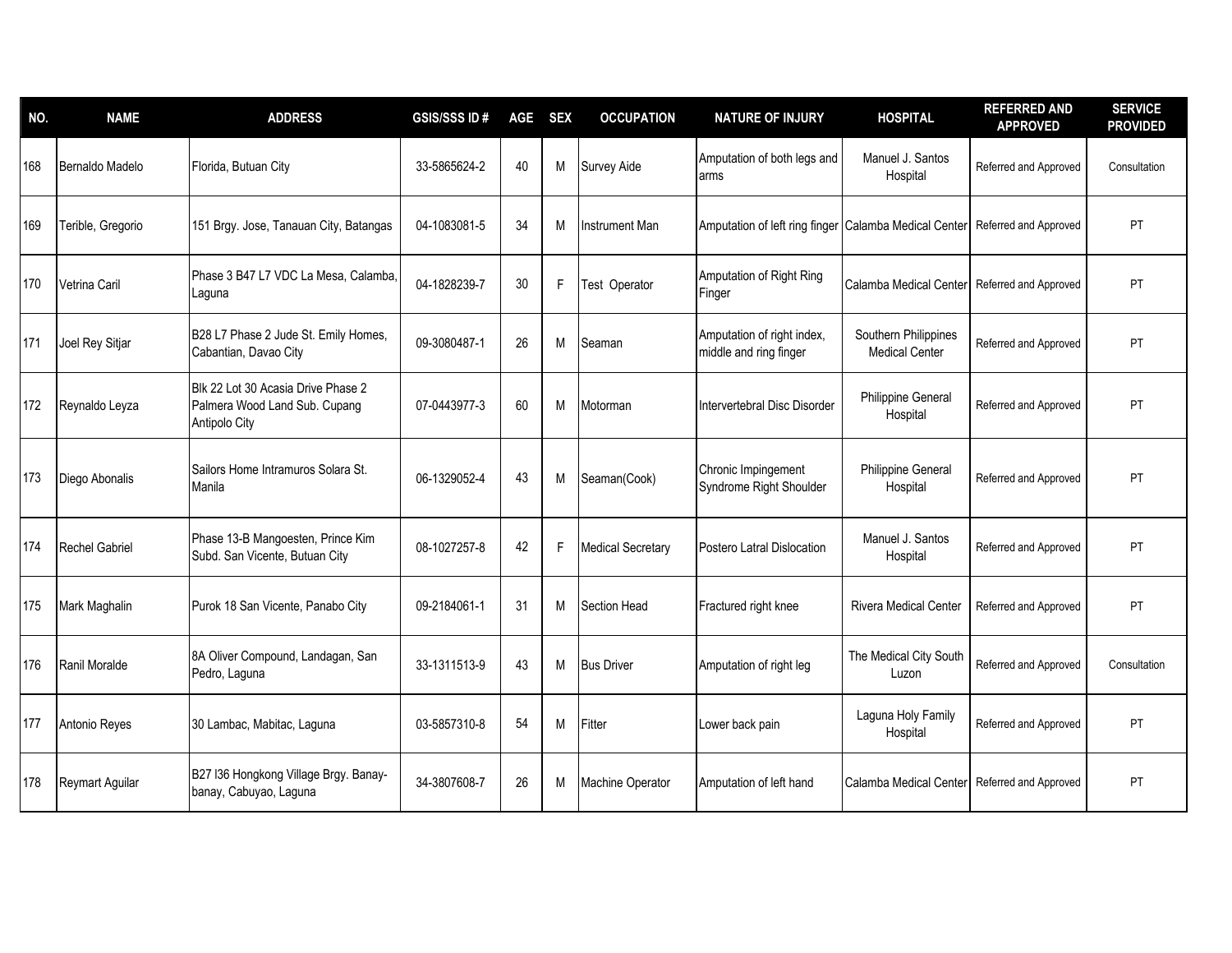| NO. | <b>NAME</b>           | <b>ADDRESS</b>                                                 | <b>GSIS/SSSID#</b> | <b>AGE</b> | <b>SEX</b> | <b>OCCUPATION</b>        | <b>NATURE OF INJURY</b>                                                        | <b>HOSPITAL</b>                                        | <b>REFERRED AND</b><br><b>APPROVED</b> | <b>SERVICE</b><br><b>PROVIDED</b> |
|-----|-----------------------|----------------------------------------------------------------|--------------------|------------|------------|--------------------------|--------------------------------------------------------------------------------|--------------------------------------------------------|----------------------------------------|-----------------------------------|
| 179 | Edgar Valdez          | 1471 F Uli-Uli St. San Miguel , Manila                         | 03-5185942-1       | 54         | M          | Seaman (Chief Cook)      | Partial Tear of Archilles<br>Tendon                                            | Philippine General<br>Hospital                         | Referred and Approved                  | PT                                |
| 180 | L.A. Anthony Sotelp   | Natividad Naguilan, La Union                                   | 34-3034659-3       | 23         | M          | Fisher Man               | <b>Chronic Ulnar Nerve</b><br>Neuropathy 2 degree Trauma                       | <b>Lorma Medical Center</b>                            | Referred and Approved                  | PT                                |
| 181 | Teodora Ancheta       | Sto. Rosario East, Aringay, La Union                           | 01-1987482-6       | 36         | F          | Tobacco Sorter           | Spinal Injury                                                                  | Lorma Medical Center                                   | Referred and Approved                  | PT                                |
| 182 | Danilo Cagang         | P-13, Los Angeles, Butuan City                                 | 08-0611728-1       | 55         | M          | Inspector                | Fracture Left Knee                                                             | Manuel J. Santos<br>Hospital                           | Referred and Approved                  | PT                                |
| 183 | <b>Arnold Ambas</b>   | Cabiten, Mankayan, Benguet                                     | 01-1128401-6       | 34'        | M          | <b>Underground Miner</b> | Closed fracture, transverse,<br>complete proximal third, 4th<br>metacarpal (R) | Baguio General Hospital                                | Referred and Approved                  | PT & Xray                         |
| 184 | Redex Sinahon         | 179 Austria Compound Upper Bankat,<br>Tandang Sora Quezon City | 02-2912912-8       | 28         | M          | Rider                    | Fracture Hip Joint Left<br>Severe Deformity                                    | Philippine General<br>Hospital                         | Referred and Approved                  | PT                                |
| 185 | Leo Javier            | San Pedro St. Lagao, General Santos<br>City                    | 09-1712117-9       | 36         | M          | <b>Company Driver</b>    | Mild Disc Narrowing, L5-L1,<br>umbar Spondylosis                               | St. Elizabeth Hospital                                 | Referred and Approved                  | PT                                |
|     | <b>SEPTEMBER</b>      |                                                                |                    |            |            |                          |                                                                                |                                                        |                                        |                                   |
| 186 | Gerardo Catipon       | #93 Brgy. VI-B Barleta Subd. San Pablo<br>City, Laguna         | 33-1263347-6       | 44         | M          | <b>Chief Cook</b>        | ower back                                                                      | <b>Community General</b><br>Hospital of San Pablo City | Referred and Approved                  | PT                                |
| 187 | Dennis Alcantara      | 308 San Crispin, San Pablo City, Laguna                        |                    | 40         | M          | Messenger                | Fracture of Left Leg                                                           | <b>Community General</b><br>Hospital of San Pablo City | Referred and Approved                  | PT                                |
| 188 | Alexander Pabayos     | Ajong Sibulan Negros Oriental                                  | 07-3302651-3       | 34         | M          | <b>Security Guard</b>    | Above Knee Amputation<br>.eft                                                  | Philippine General<br>Hospital                         | Referred and Approved                  | PT                                |
| 189 | <b>Edmond Andrade</b> | Blk 27 Lot 13 Kingstown I Bagumbong,<br>Caloocan City          | 03-5103183-8       | 56         | M          | Bosun                    | Fracture left & Right Hip<br>Joint                                             | Philippine General<br>Hospital                         | Referred and Approved                  | PT                                |
| 190 | Jocelyn Villamor      | 038 Riverside St. Poblacion Almeria,<br><b>Biliran</b>         | CN-006003585476    | 59         | F          | <b>Head Teacher III</b>  | Cerebrovascular Accident                                                       | <b>ASP Naval PT Clinic</b>                             | Referred and Approved                  | <b>PT</b>                         |
| 191 | Joel Santamaria       | 1453-A Labores Extention Pandacan,<br>Manila                   | 33-0020812-7       | 47         | M          | Seaman (Cook)            | L5-S1 Spine Condition<br>Protrussion                                           | Philippine General<br>Hospital                         | Referred and Approved                  | PT                                |
| 192 | Jemar Palmero         | Mambago-A Island Garden City of<br>Samal, Davao del Norte      | 09-3814548-0       | 26         | M          | Operator                 | Fracture right hand                                                            | Southern Philippines<br><b>Medical Center</b>          | Referred and Approved                  | PT & OT                           |
| 193 | <b>Rosebel Edial</b>  | L27 B26 Samat Rd Central Park,<br>Bangkal, Davao City          | 09-2913540-9       | 28         | M          | <b>Truck Driver</b>      | Spinal Cord Injury                                                             | Southern Philippines<br><b>Medical Center</b>          | Referred and Approved                  | PT                                |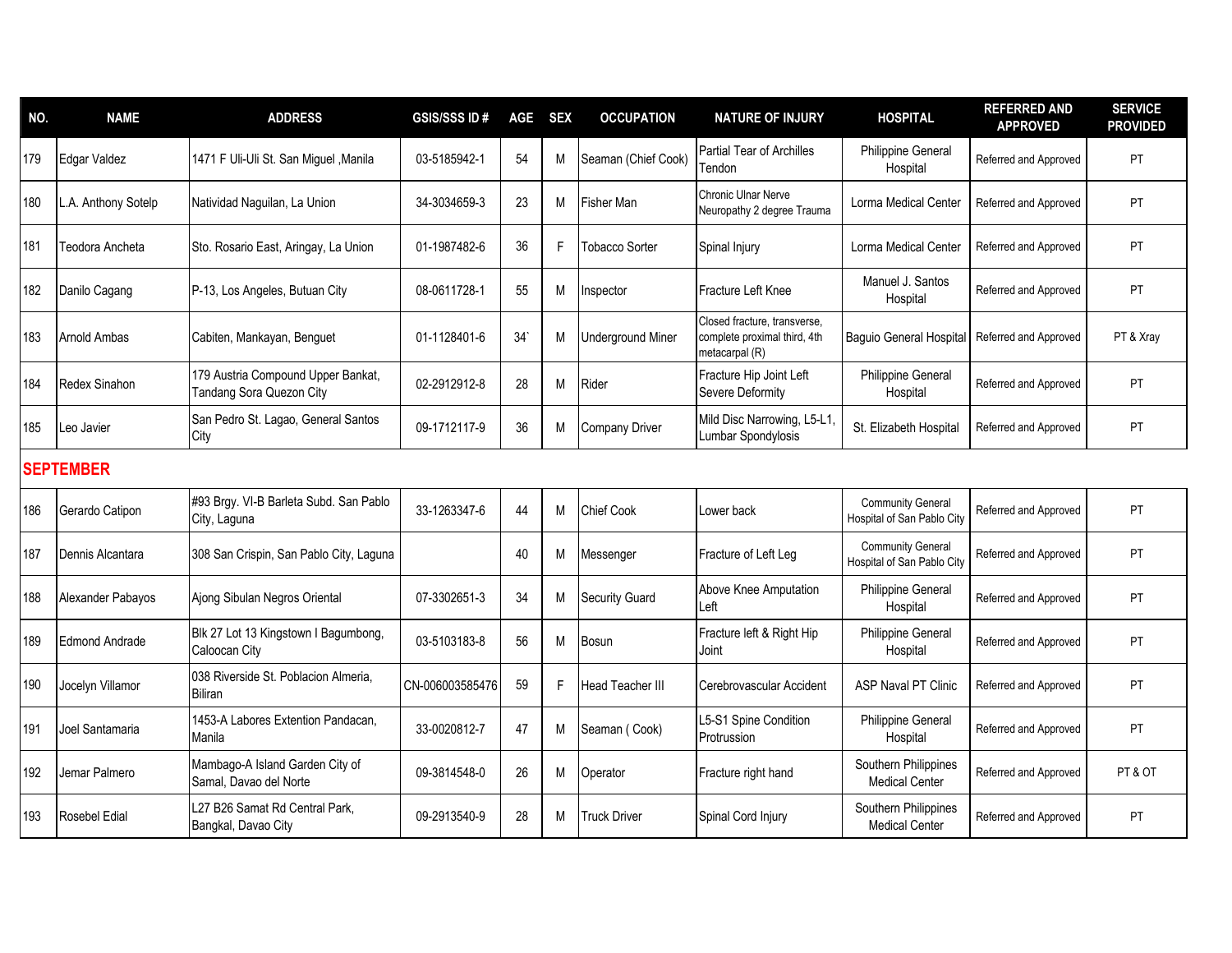| NO. | <b>NAME</b>                | <b>ADDRESS</b>                                                             | <b>GSIS/SSS ID#</b> | AGE SEX |    | <b>OCCUPATION</b>                        | <b>NATURE OF INJURY</b>                              | <b>HOSPITAL</b>                            | <b>REFERRED AND</b><br><b>APPROVED</b> | <b>SERVICE</b><br><b>PROVIDED</b> |  |
|-----|----------------------------|----------------------------------------------------------------------------|---------------------|---------|----|------------------------------------------|------------------------------------------------------|--------------------------------------------|----------------------------------------|-----------------------------------|--|
| 194 | <b>Sherwin Petisme</b>     | B51 L12 Kapayapaan Village Palao,<br>Canlubang, Calamba City, Laguna       | 33-3725350-1        | 39      | M  | <b>Chief Cook</b>                        | Lower Lumbar Backpain                                | Calamba Medical Center                     | Referred and Approved                  | PT                                |  |
| 195 | Anotnio Cabauatan          | Zone 7 Maguilling, Piat, Cagayan                                           | 33-1754179-6        | 41      | F  | <b>Plant Mechanic</b>                    | Frature left leg & Foot                              | Dr. Domingo S. de Leon<br>General Hospital | Referred and Approved                  | <b>PT</b>                         |  |
| 196 | Venancio Corsino           | Zone 1 Sto. Domingo, Piat, Cagayan                                         | 03-9150328-7        | 53      | M  | Auto-electrician                         | Amputation of left finger                            | Dr. Domingo S. de Leor<br>General Hospital | Referred and Approved                  | PT                                |  |
| 197 | Medardo Dela Rosa          | B26 L17 Bataan Ave. Holiday Homes<br>Biclatan, Gen. Trias, Cavite          | 33-0585656-1        | 46      | M  | Steward                                  | Injured right shoulder                               | The Medical City South<br>Luzon            | Referred and Approved                  | PT                                |  |
| 198 | Rolando Perez              | B36 L13 Blue Isle Subd. Sta. Maria, Sto.<br>Tomas, Batangas                | 02-0439387-2        | 55      | M  | Lead Man                                 | Fracture left arm                                    | Daniel Mercado Medical<br>Center           | Referred and Approved                  | PT                                |  |
| 199 | Diosdado Villeta           | b8 L29 Celina Mansons Loma, Binan<br>City, Laguna                          | 006-00779271-9      | 42      | M  | Industrial Arts Teacher Blind (left eye) |                                                      | The Medical City South<br>Luzon            | Referred and Approved                  | Consultation                      |  |
|     | <b>OCTOBER</b>             |                                                                            |                     |         |    |                                          |                                                      |                                            |                                        |                                   |  |
| 200 | Delfin Bassig              | 306 AD Center Square Santolan Pasig<br>City                                | 03-3570411-0        | 60      | M  | Machine Operator                         | Amputation Right Middle &<br>Ring Finger             | Philippine General<br>Hospital             | Referred and Approved                  | PT                                |  |
| 201 | Rolando Leyson             | 12-E Torre Venezia Condo 170 timog<br>Ave. Brgy. Laging Handa, Quezon City | 03-6315487-1        | 59      | M  | Seaman                                   | Lumbo Sacral Spine/Diffuse<br>Disk Bulge             | <b>Philippine General</b><br>Hospital      | Referred and Approved                  | <b>PT</b>                         |  |
| 202 | <b>Estherbelle Huervas</b> | #20 Commission Civil Brgy. Javellana,<br><b>Iloilo City</b>                | 07-1502107-3        | 48      | F. | Sales Clerk                              | Amputation of right thumb                            | St. Paul's Hospital of<br><b>Iloilo</b>    | Referred and Approved                  | <b>PT</b>                         |  |
| 203 | Raymar Gonzales            | Unit 206 2F Oppen Building 349 Senator<br>Gil Puyat Avenue, Makati City    | 34-3101394-8        | 26      | M  | <b>Security Guard</b>                    | Traumatic Below the Knee<br>Amputation               | Philippine General<br>Hospital             | Referred and Approved                  | <b>PT</b>                         |  |
| 204 | Daryl Luspo                | 2107 Ipil St. Bagbagin, Caloocan City                                      | 34-0435443-0        | 30      | M  | <b>Machine Operator</b>                  | Amputation of right index<br>and middle finger       | Philippine General<br>Hospital             | Referred and Approved                  | PT                                |  |
| 205 | James Edrama               | Blk 13 Lot 14 Springtown Villas Barangay<br>Bucal Tianza, Cavite           | 33-8965852-3        | 31      | M  | Mixer/Grinder                            | Amputation Left Ring, Small<br>∣ Index finger        | Philippine General<br>Hospital             | Referred and Approved                  | PT                                |  |
| 206 | Glen Vargas                | B19 L8 Bougainvilla Banadero, Calamba<br>City, Laguna                      | 33-8919451-1        | 34      | M  | Sewing Mechanic                          | Lower back injury                                    | Calamba Medical Center                     | Referred and Approved                  | PT                                |  |
| 207 | Cirilo Pangwe              | Tuba, Benguet                                                              | 01-0328041-3        | 65      | M  | <b>Underground Miner</b>                 | umbosacral disc protrusion   Baguio General Hospital |                                            | Referred and Approved                  | PT                                |  |
| 208 | Joseph Binabise            | RHU Compd. Poblacion Mankayan,<br>Benguet                                  | 01-0791459-4        | 56      | M  | Maintenance                              | Spinal cord injury                                   | <b>Baguio General Hospital</b>             | Referred and Approved                  | <b>Laboratory Test</b>            |  |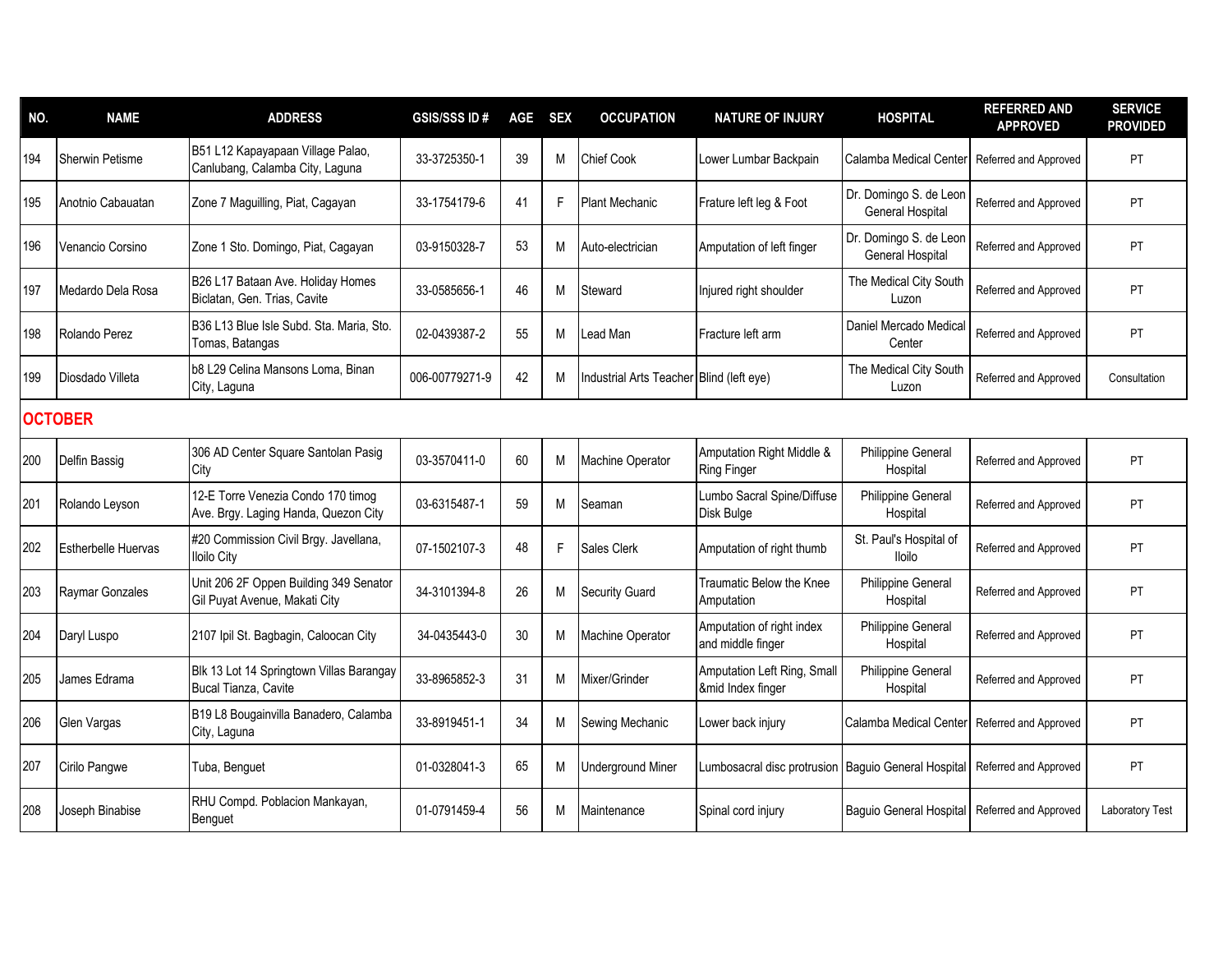| NO. | <b>NAME</b>              | <b>ADDRESS</b>                                                         | <b>GSIS/SSS ID#</b> | AGE SEX |    | <b>OCCUPATION</b>                   | <b>NATURE OF INJURY</b>                                          | <b>HOSPITAL</b>                                                   | <b>REFERRED AND</b><br><b>APPROVED</b> | <b>SERVICE</b><br><b>PROVIDED</b> |
|-----|--------------------------|------------------------------------------------------------------------|---------------------|---------|----|-------------------------------------|------------------------------------------------------------------|-------------------------------------------------------------------|----------------------------------------|-----------------------------------|
| 209 | Joseph Inga-an           | Paco, Mankayan, Benguet                                                | 01-0747923-3        | 49      | M  | Mucker                              | Compression fracture L4L5<br>w/ neurologic deficit               | Baguio General Hospital                                           | Referred and Approved                  | Consultation                      |
| 210 | <b>Rustine Pamintuan</b> | 364 Interior 1 J.P. Rizal St. Mamayan<br>Mandaluyong City              | 34-3887946-0        | 25      | М  | <b>Nursing Aide</b>                 | <b>Amputation Left Ring Finger</b>                               | Philippine General<br>Hospital                                    | Referred and Approved                  | <b>PT</b>                         |
| 211 | Leonardo Ramos           | 589 Daez Road Taas Bagumbong,<br>Novaliches, Quezon City               | 03-741 4404-5       | 51      | М  | Seaman                              | Right Knee Tear                                                  | Philippine General<br>Hospital                                    | Referred and Approved                  | <b>PT</b>                         |
| 212 | Alan Galamgam            | Macasandic, Cagayan de Oro City                                        | 08-1035280-9        | 47      | М  | Capenter                            | Fracture closed inferarticular<br>dist'n radius left             | Northern Mindanao<br>Medica Center                                | Referred and Approved                  | PT.                               |
| 213 | Rizal Lorenzo            | San Antonio, Aringay, La Union                                         | 02-0573590-5        | 51      | М  | Capenter                            | Fracture both hand and<br>frature left knee                      | <b>Ilocos Training and</b><br>Regional Memorial Center            | Referred and Approved                  | PT                                |
| 214 | Jose Dacanay             | Gonzales, Tubao, La Union                                              | 01-0632567-6        | 51      | М  | Machine Operator                    | Fracture left foot                                               | <b>Ilocos Training and</b><br>Regional Memorial Center            | Referred and Approved                  | <b>PT</b>                         |
| 215 | <b>Francis Flores</b>    | #199 San Nicolas St. Nancamaliran West<br><b>Urdaneta City</b>         | 33-1548340-3        | 42      | М  | Seaman                              | herniated Nucleus Pulposus<br>$L4-L5$                            | <b>Ilocos Training and</b><br><b>Regional Memorial Center</b>     | Referred and Approved                  | <b>PT</b>                         |
|     | <b>NOVEMBER</b>          |                                                                        |                     |         |    |                                     |                                                                  |                                                                   |                                        |                                   |
| 216 | Dennis Tadeo             | 3374 2nd St. V. Mapa Extension<br>Barangay 601 Zone 59 Sta Mesa Manila | 33-2894191-6        | 38      | M  | <b>Escort Guard(Armored</b><br>Car) | Amputation of Left Thumb                                         | Philippine General<br>Hospital                                    | Referred and Approved                  | PT                                |
| 217 | Ray-An Bernal            | 6505 Libis Nadwata, Caloocan City                                      | 33-91772571-6       | 30      | м  | Scafolder                           | Weakness of Right<br>Arm/Loss of Right Eye                       | Philippine General<br>Hospital                                    | Referred and Approved                  | PT.                               |
| 218 | Raymund Noot             | Petron, Tumaga, Zamboanga City                                         | 10-1207770-3        | 25      | M  | Bodegero                            | Below knee amputation (R)                                        | Zamboanga City Medical<br>Center                                  | Referred and Approved                  | <b>PT</b>                         |
| 219 | <b>Mercy Damiles</b>     | 126 Apolinario Loop, Guiwan,<br>Zamboanga City                         | 10-069612-8         | 28      | F. | Lady Guard                          | Lower back                                                       | Zamboanga City Medical<br>Center                                  | Referred and Approved                  | <b>PT</b>                         |
| 220 | <b>Wilson Enriquez</b>   | Tugbungan, Zamboanga City                                              | 10+0761992-7        | 30      | М  | Carpenter, Welder                   | Amputation Below Elbow (L<br>& R)                                | Zamboanga City Medical<br>Center                                  | Referred and Approved                  | <b>PT</b>                         |
| 221 | Primerose Beñola         | Seromines Subd. Brgy. Sta. Cruz,<br>Koronadal City                     | 09-3016740-8        | 29      | F. | Nurse                               | S/P Amputation Distal<br>Phalanx, big toe (R) Disuse<br>1.1.1.00 | Dr. Arturo P. Pingoy<br><b>Medical Center</b>                     | Referred and Approved                  | PT                                |
| 222 | Ronan Duran              | Purok 7 Tungao, Butuan City                                            | 08-0870674-2        | 40      | М  | Able Seaman                         | Lumbar Disc Herniation                                           | Manuel J. Santos<br>Hospital                                      | Referred and Approved                  | PT                                |
| 223 | Jonathan Miralles        | 1354 Hernandez St. Gubat, Sorsogon                                     | 33-3471116-9        | 44      | М  | Seaman/Bosun                        | Terminal Fluxion Painful<br>Hydrops                              | Sorsogon Medical Mission Group<br>Hospital & Health Services Coop | Referred and Approved                  | PT.                               |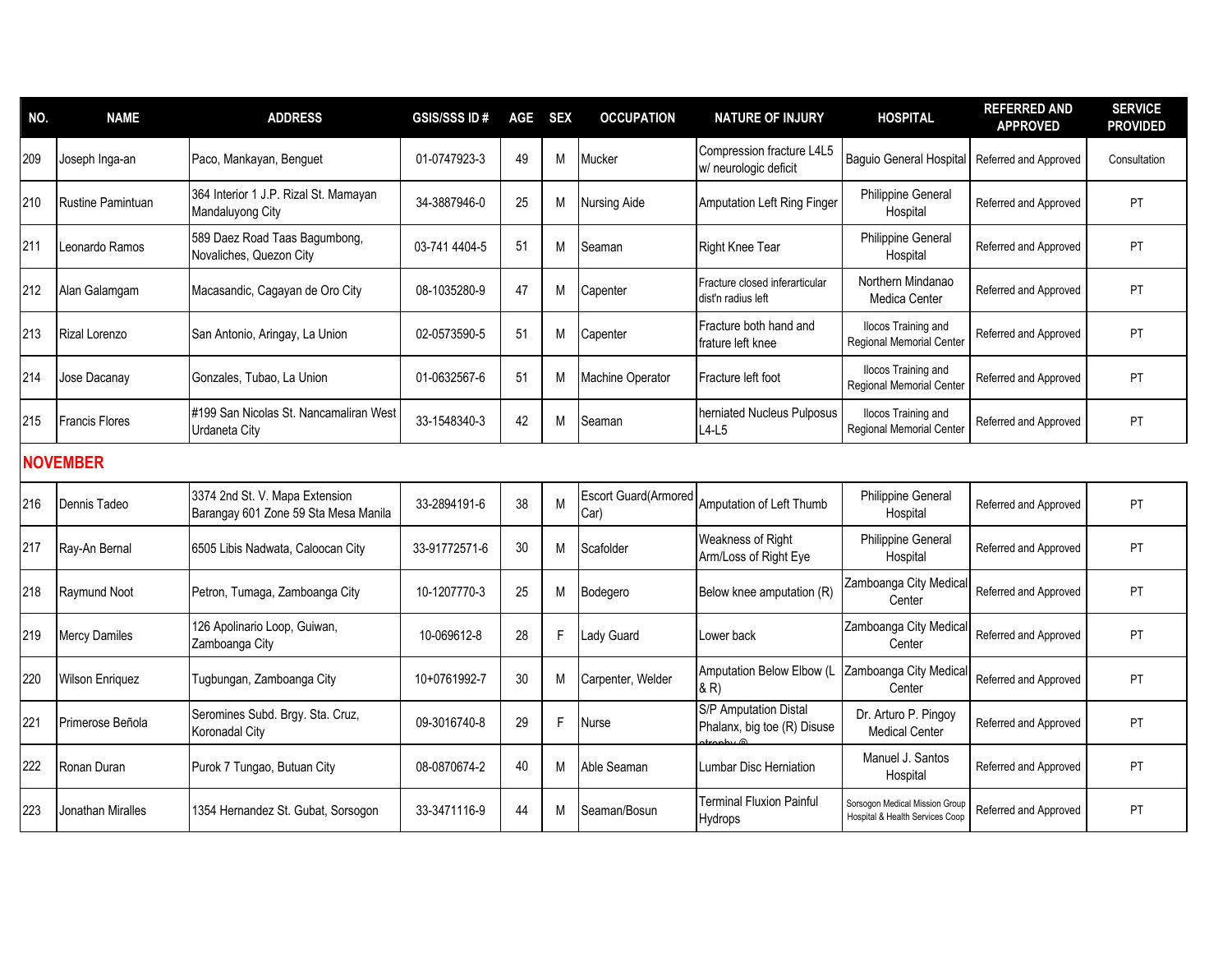| NO. | <b>NAME</b>             | <b>ADDRESS</b>                                        | <b>GSIS/SSS ID#</b> | AGE SEX |   | <b>OCCUPATION</b>        | <b>NATURE OF INJURY</b>                 | <b>HOSPITAL</b>                                    | <b>REFERRED AND</b><br><b>APPROVED</b> | <b>SERVICE</b><br><b>PROVIDED</b> |
|-----|-------------------------|-------------------------------------------------------|---------------------|---------|---|--------------------------|-----------------------------------------|----------------------------------------------------|----------------------------------------|-----------------------------------|
| 224 | Melanio Borilla, Jr.    | Purok 1 Tagas, Tabaco City, Albay                     | 03-1263436-8        | 74      | M | <b>Operation Manager</b> | Cerebrovascular disease                 | <b>Estevez Memorial</b><br>Hospita                 | Referred and Approved                  | PT                                |
| 225 | Joewel Caparas          | Caniogan, Calumpit, Bulacan                           | 33-8043637-5        | 34      | M | Operator                 | <b>Burn</b>                             | Jose B. Lingad Regiona<br><b>Memorial Hospital</b> | Referred and Approved                  | PT                                |
| 226 | Richard Gonzaga         | Zone 1 Iponan, Cagayan de Oro,<br>Misamis Oriental    | 08-1877412-0        | 33      | M | <b>Machine Operator</b>  | Amputation of left hand                 | Northern Mindanao<br>Medica Center                 | Referred and Approved                  | Consultation                      |
| 227 | Aisa May Bulwag         | B11 L5 Cambridge Subd. Iponan,<br>Cagayan de Oro City | 08-1645105-0        | 28      | F | <b>Store Supervisor</b>  | Fracture left femur                     | Northern Mindanao<br>Medica Center                 | Referred and Approved                  | PT                                |
| 228 | Archie Para             | P-7 Talisay, Gingoog City                             | 08-1430552-2        | 34      | M | Mason                    | Electrocuted-hand and thigh             | Akbay General<br><b>Rehabilitation Clinic</b>      | Referred and Approved                  | PT                                |
| 229 | Juanito Flores          | Zone 7 Agusan, Cagayan de Oro City                    | 08-0663239-7        | 58      | M | Boom Spray Driver        | Fractured left leg                      | Northern Mindanao<br>Medica Center                 | Referred and Approved                  | <b>PT</b>                         |
| 230 | Annaliz Abamohga        | P-6 brgy. Agay-ayan, Gingoog City                     | 08-1151910-4        | 42      | F | Sorter                   | Amputation of below elbow<br>(R)        | Akbay General<br>Rehabilitation Clinic             | Referred and Approved                  | PT                                |
| 231 | <b>Edwin Campomanes</b> | D-ASCI Brgy. 1 Nasipit, Agusan del Norte              | 08-0765860-0        | 52      | M | <b>Boiler Tender</b>     | Fractured right shoulder                | Manuel J. Santos<br>Hospital                       | Referred and Approved                  | PT                                |
| 232 | Marvin Catalan          | P-3 Ambangan, Ambago, Butuan City                     | 08-2438730-7        | 24      | M | Waiter                   | Fractured right hand and<br>right leg   | Manuel J. Santos<br>Hospital                       | Referred and Approved                  | PT                                |
| 233 | Celo, Tactica Jr        | Arzadon, urban Poor, Recodo,<br>Zamboanga City        | 10-0693602-5        | 28      | M | <b>Machine Operator</b>  | Amputation of right thumb               | Zamboanga City Medica<br>Center                    | Referred and Approved                  | PT                                |
| 234 | Enerio Undalan          | Zamboanga Sibugay                                     | 10-1043013-5        | 28      | M | <b>Machine Operator</b>  | Amputation of right arm                 | Zamboanga City Medica<br>Center                    | Referred and Approved                  | PT                                |
| 235 | Reynaldo Carreon        | Zone 6 Kawit, Zamboanga City                          | 10-0823607-9        | 32      | M | Auto Mechanic            | Amputation of above elbow<br>(R)        | Zamboanga City Medica<br>Center                    | Referred and Approved                  | PT                                |
| 236 | Rolando Marquez         | La Piedao, Isabela City                               | 10-0416834-5        | 44      | M | Delivery Man             | Fractured right leg                     | Zamboanga City Medical<br>Center                   | Referred and Approved                  | PT                                |
| 237 | Nestor Samson           | Masuhod drive, Tumaga, Zamboanga<br>City              | 10-05185116-0       | 51      | M | <b>Store Clerk</b>       | Amputation asterior index<br>finger (R) | Zamboanga City Medical<br>Center                   | Referred and Approved                  | PT                                |
| 238 | Hadjiren Aquilan        | Poblacion, Kalawit, Zamboanga del Norte               | 10-1139354-3        | 32      | M | Operator Pay Loader      | Electrocution 3rd degree<br>burn        | Zamboanga City Medica<br>Center                    | Referred and Approved                  | PT                                |
| 239 | Mario Aclao             | Poblacion Tungawan, Zamboanga<br>Sibugay              | 10-0638126-9        | 40      | M | <b>Security Guard</b>    | Below Knee Amputation (L)               | Zamboanga City Medica<br>Center                    | Referred and Approved                  | PT                                |